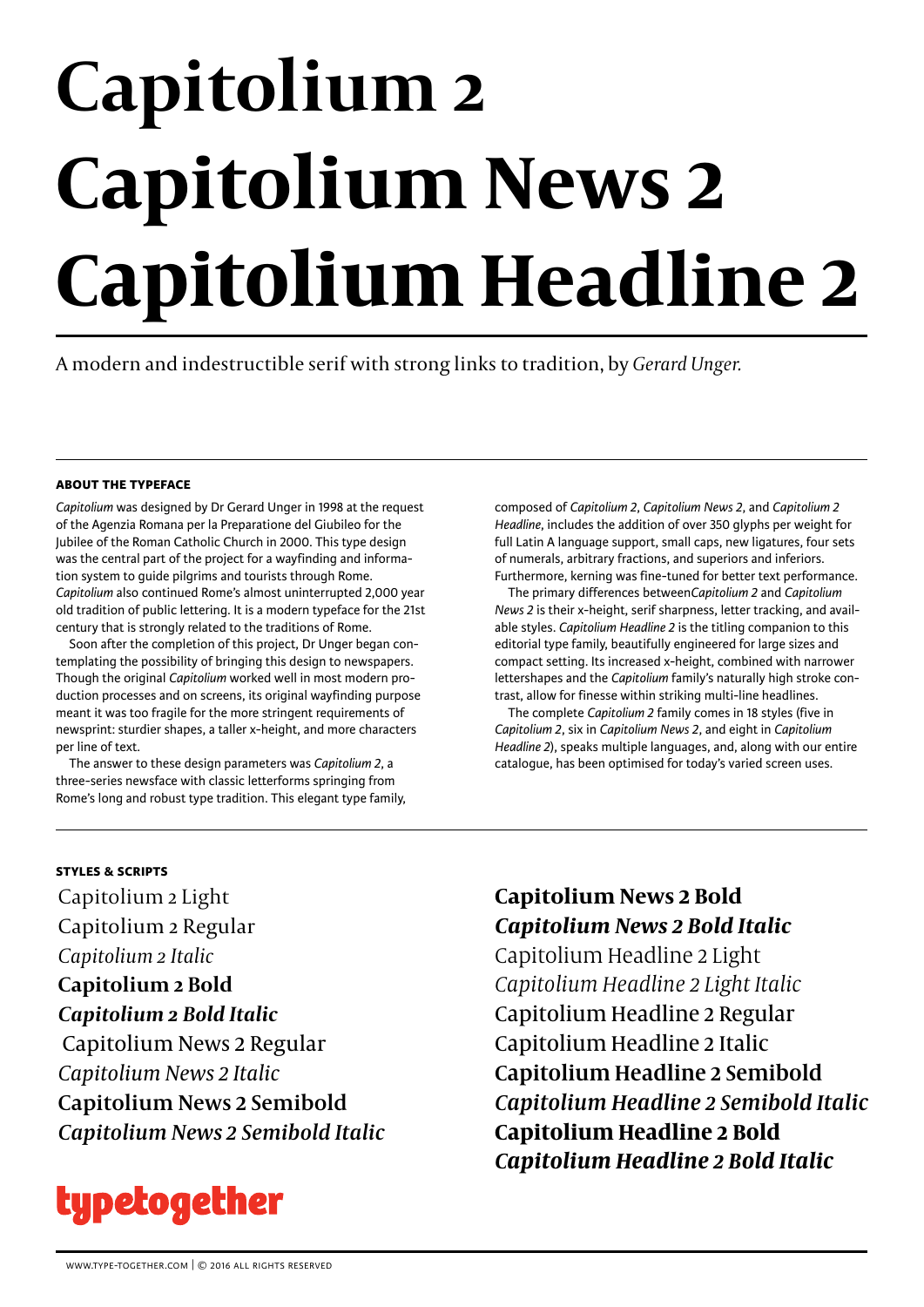# ABCDEFGHIJKLMN OPQRSTUVWXYZ abcdefghijklmnopq **rstuvwxyzABCDEFGH** IJKLMNOPQRSTUVWX YZÁÇPĜŞŮßľæačĝ ņěőŷĄBČĐĚĞŁÑŠ}!?  $\{[(*811;:@?!5@?!)]\}$ €£\$¥0123456789& %0123456789€269©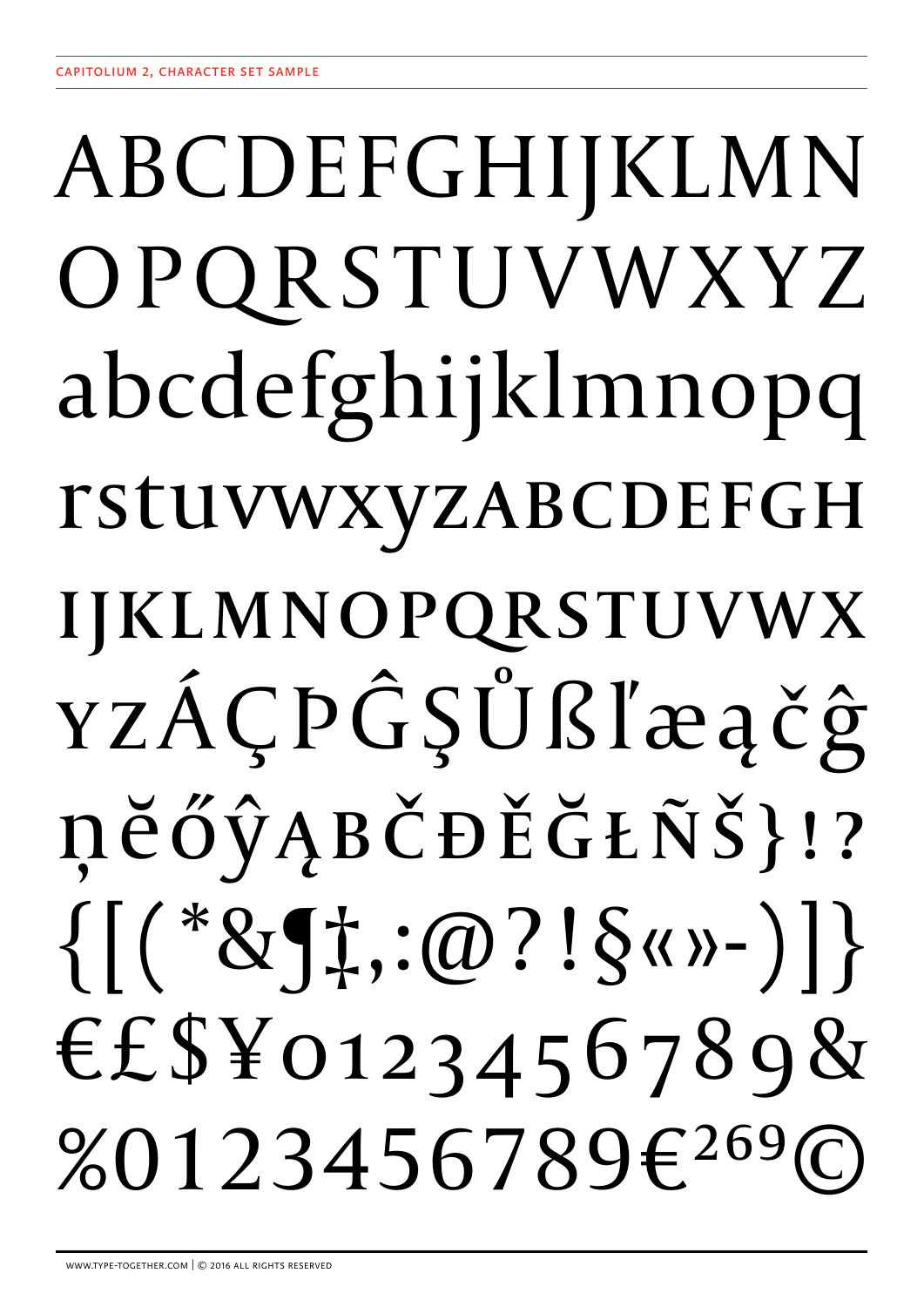# ABCDEFGHIJKLMN OPQRSTUVWXYZ abcdefghijklmnopq rstuvwxyzABCDEFGH IJKLMNOPQRSTUVWX YZÁÇPĜŞŮßľæačĝ ņĕőŷĄBČĐÌÑĔÑij}!?  $\{[(*81]^\ddagger,(0?!\S$ «»-)]} €£\$¥0123456789&  $%0123456789E^{23}/_{602}O$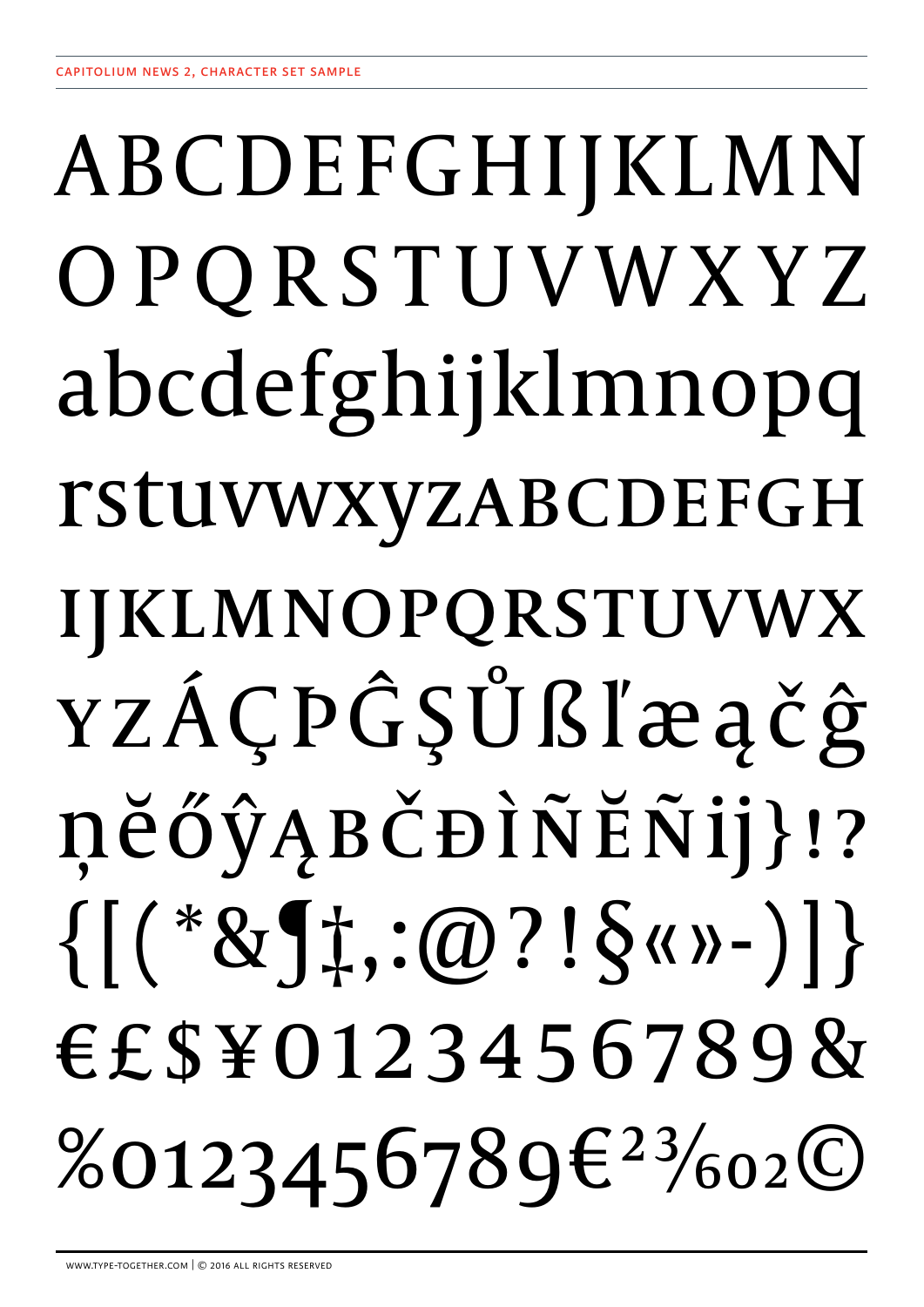# ABCDEFGHIJKLMN OPQRSTUVWXYZŒ abcdefghijklmnop qrstuvwxyzÁÅCČ DPĜĦĬIJŊÑÓRŞŮU *R*éceačdĝijděeĥľ  $\{[(*81;:@?::@?::\$<")]\}$ €£\$¥0123456789¼  $\frac{1}{2}$  fj fl ffi tt  $\neq \leq \pm \frac{9}{123}$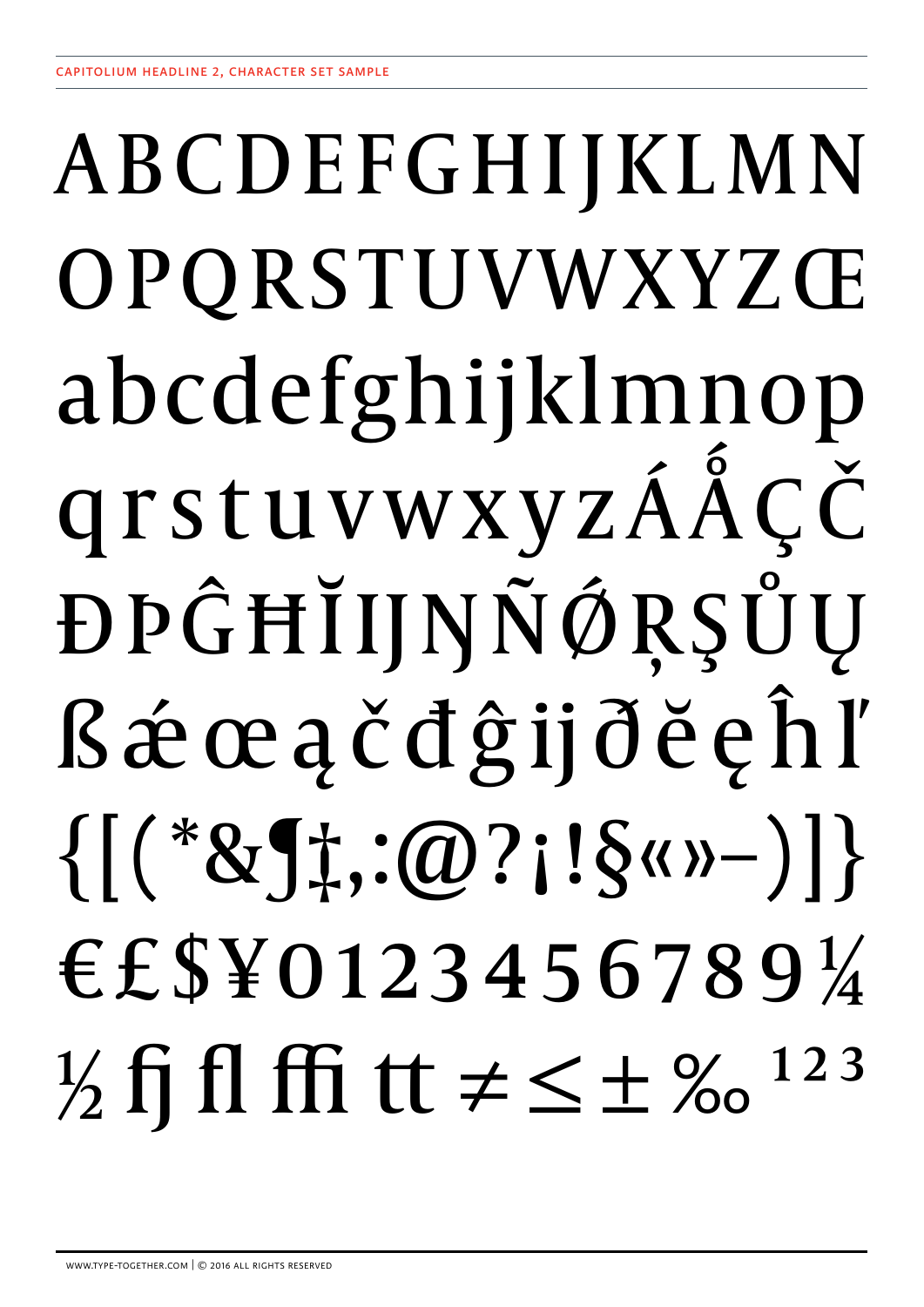# **Romano**

"Don't worry about what anybody else is going to do. The best way to predict the future is to invent it." *Alan Kay*

# *La chiesa santa*

» One of principles of durable *typography* is always *legibility*. «

# **easy wayfinding**

**Die deutschen** *Maschinen- und Anlagenbauer* **sind schwungvoll in das Jahr 2011 gestartet.**

# **POUŽITÝ MATERIÁL**—JEHO ÚDRŽBA A OŠETŘOVÁNÍ

# *€285.10* **Română | SPORITEĽŇA**

*Readability* may be diminished if parts of a text that belong together

# 13/478 Camperdown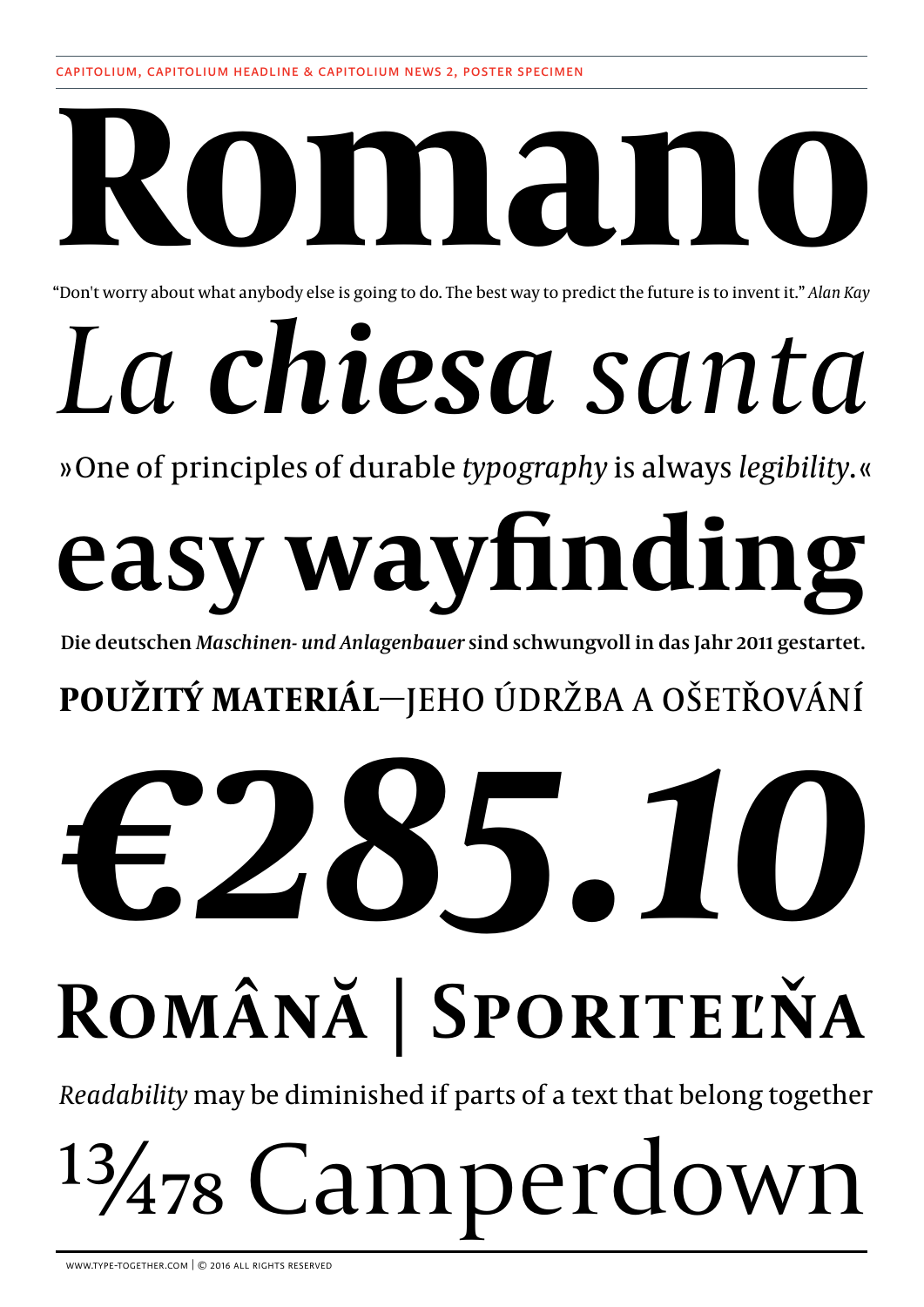# **18/22 pt (light)**

at the north end of the forum are the remains of a very large temple, measuring 35 x 15.5 m. The preserved height is 17 m., the original height may have been over 20. It was built during the reign of Hadrian (c. 120 AD). It has been argued that Hadrian himself and certain people close to the Imperial court contributed to the building of this important temple. The ruins must always have been visible. Records of the removal of marble from its walls date back to the 15th century. The

# **18/22 pt (regular & italic)**

at the north end of the *Forum* are the remains of a very large temple, measuring 35 x 15.5 m. The preserved height is 17 m., the original height may have been over 20. It was built during the reign of *Hadrian* (c. 120 AD). It has been argued that *Hadrian* himself and certain people close to the Imperial court contributed to the building of this *important tem� ple*. The ruins must always have been visible. Records of the removal of marble from its walls date back to the *15th century*. The destruction

# **18/22 pt (bold & bold italic)**

**at the north end of the** *Forum* **are the remains of a very large temple, measuring 35 x 15.5 m. The preserved height is 17 m., the original height may have been over 20. It was built during the reign of**  *Hadrian* **(c. 120 AD). It has been argued that** *Hadrian* **himself and certain people close to the Imperial court contributed to the building of this** *important temple***. The ruins must always have been visible. Records of the removal of marble from its walls date back to the** *15th century***. The destruction continued until the early 19th** 

*Source: http://www.ostia-antica.org/regio1/forum/capitol.htm*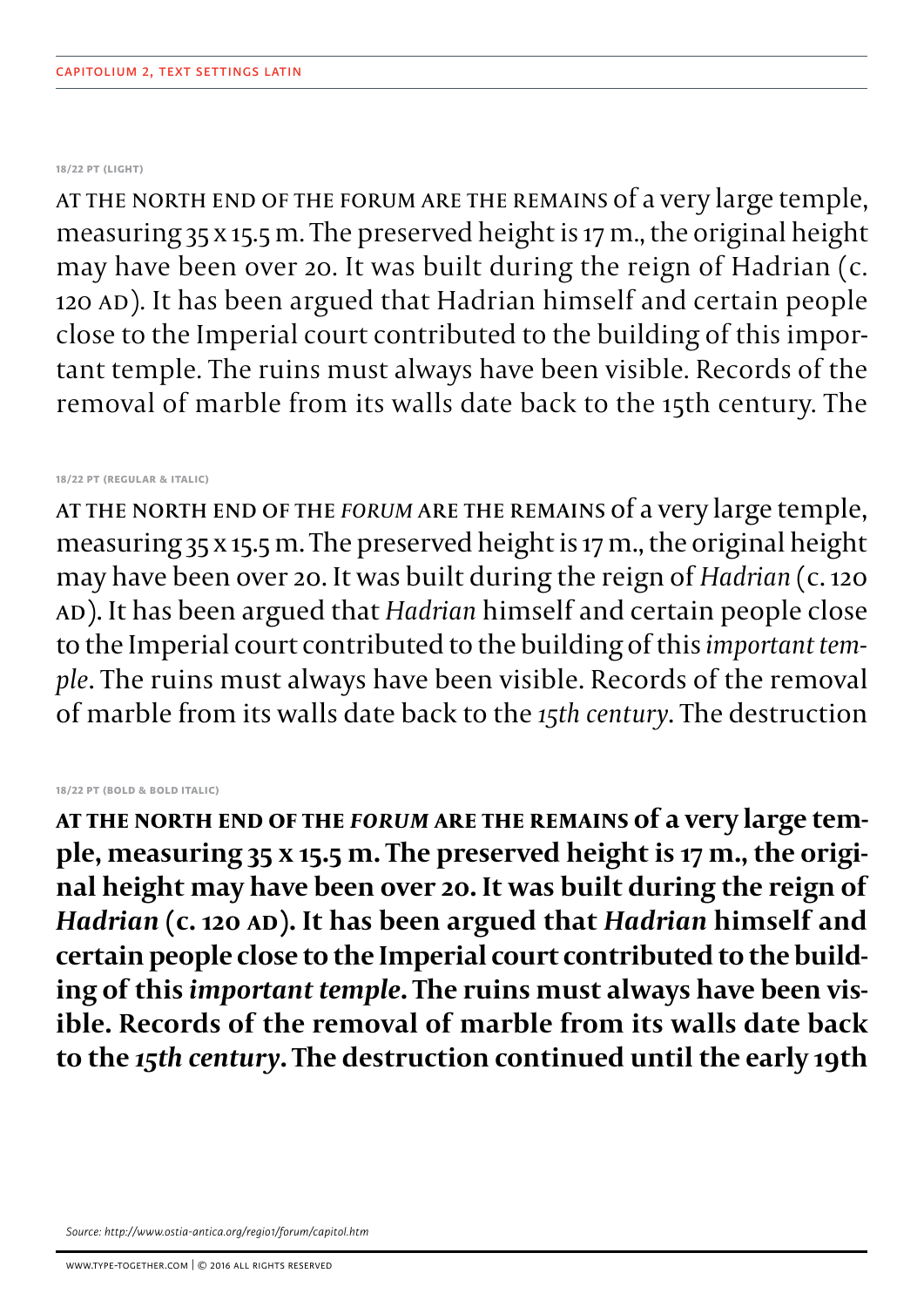# **12/14 pt (light)**

at the north end of the forum are the remains of a very large temple, measuring 35 x 15.5 m. The preserved height is 17 m., the original height may have been over 20. It was built during the reign of Hadrian (c. 120 AD). It has been argued that Hadrian himself and certain people close to the Imperial court contributed to the building of this important temple. The ruins must always have been visible. Records of the removal of marble from its walls date back to the 15th century. The destruction continued until the early 19th century. Until the early

# **12/14 pt (regular)**

at the north end of the forum are the remains of a very large temple, measuring 35 x 15.5 m. The preserved height is 17 m., the original height may have been over 20. It was built during the reign of Hadrian (c. 120 AD). It has been argued that Hadrian himself and certain people close to the Imperial court contributed to the building of this important temple. The ruins must always have been visible. Records of the removal of marble from its walls date back to the 15th century. The destruction continued until the early 19th century. Until the early

# **12/14 pt (bold)**

**at the north end of the forum are the remains of a very large temple, measuring 35 x 15.5 m. The preserved height is 17 m., the original height may have been over 20. It was built during the reign of Hadrian (c. 120 AD). It has been argued that Hadrian himself and certain people close to the Imperial court contributed to the building of this important temple. The ruins must always have been visible. Records of the removal of marble from its walls date back to the 15th century. The destruction continued until the** 

# **12/14 pt (italic)**

*at the north end of the forum are the remains of a very large temple, measuring 35 x 15.5 m. The preserved height is 17 m., the original height may have been over 20. It was built during the reign of Hadrian (c. 120 AD). It has been argued that Hadrian himself and certain people close to the Imperial court contributed to the building of this important temple. The ruins must always have been visible. Records of the removal of marble from its walls date back to the 15th century. The destruction con� tinued until the early 19th century. Until the early 20th century it was often stated that this was the temple of* 

### **12/14 pt (bold italic)**

*a t the north end of the forum are the remains of a very large temple, measuring 35 x 15.5 m. The preserved height is 17 m., the original height may have been over 20. It was built during the reign of Hadrian (c. 120 AD). It has been argued that Hadrian himself and certain people close to the Imperial court contributed to the building of this important temple. The ruins must always have been visible. Records of the removal of marble from its walls date back to the 15th century. The destruction continued until the early 19th century. Until*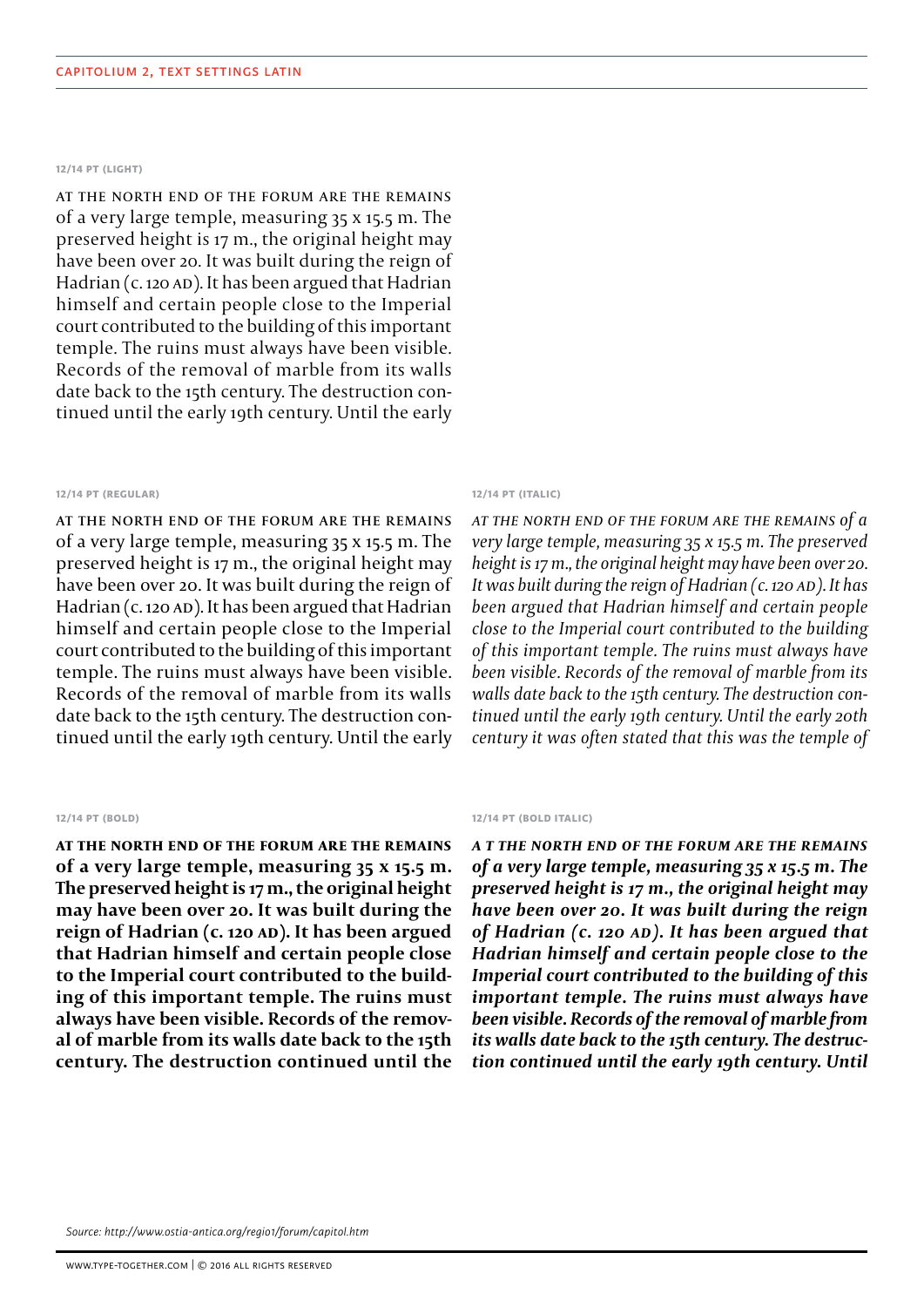## **8/10 pt (light)**

Národní divadlo začalo s vydáváním cd v roce 2002, po nástupu nového ředitele Daniela Dvořáka, který do funkce šéfa opery přizval svého dřívějšího kolegu ze Státní opery Praha Jiřího Nekvasila. První vydanou operou byl Mozartův Don Giovanni, vyšly i živé nahrávky Zprávy pro akademii Jana Klusáka, Smolkovo Nagano a další. Zatím poslední je komplet s nahrávkou mimořádného provedení Prstenu Nibelungova od Richarda Wagnera, které vzbudilo velkou pozornost na scéně před 2 lety. "Cd slouží jako dokumentace, propagace opery Národního divadla, je k dispozici knihovnám..." říká Jiří Nekvasil. V průběhu pěti let se objevovala i díla českých autorů, například Dvořákův Čert a Káča. "V současné době ty nahrávací společnosti, které to kdysi dělaly, jako třeba Supraphon, které

### **8/10 pt (regular & italic)**

Národní divadlo začalo s vydáváním cd v roce 2002, po nástupu nového ředitele Daniela Dvořáka, který do funkce šéfa opery přizval svého dřívějšího kolegu ze Státní opery Praha Jiřího Nekvasila. *První vydanou operou byl Mozartův Don Giovanni, vyšly i živé nahrávky Zprávy pro akademii Jana Klusáka, Smolkovo Nagano a další.*  Zatím poslední je komplet s nahrávkou mimořádného provedení Prstenu Nibelungova od Richarda Wagnera, které vzbudilo velkou pozornost na scéně před 2 lety. "Cd slouží jako dokumentace, propagace opery Národního divadla, je k dispozici knihovnám..." říká Jiří Nekvasil. V průběhu pěti let se objevovala i díla českých autorů, například Dvořákův Čert a Káča. "V současné době ty nahrávací společnosti, které to kdysi dělaly,

#### **8/10 pt (bold & bold italic)**

**Národní divadlo začalo s vydáváním cd v roce 2002, po nástupu nového ředitele Daniela Dvořáka, který do funkce šéfa opery přizval svého dřívějšího kolegu ze Státní opery Praha Jiřího Nekvasila.** *První vydanou operou byl Mozartův Don Giovanni, vyšly i živé nahrávky Zprávy pro akademii Jana Klusáka, Smolkovo Nagano a další.* **Zatím poslední je komplet s nahrávkou mimořádného provedení Prstenu Nibelungova od Richarda Wagnera, které vzbudilo velkou pozornost na scéně před 2 lety. "Cd slouží jako dokumentace, propagace opery Národního divadla, je k dispozici knihovnám..." říká Jiří Nekvasil. V průběhu pěti let se objevovala i díla českých autorů, například Dvořákův Čert a Káča. "V současné době ty nahrávací společnosti, které to kdysi** 

# **10/12 pt (light)**

Národní divadlo začalo s vydáváním cd v roce 2002, po nástupu nového ředitele Daniela Dvořáka, který do funkce šéfa opery přizval svého dřívějšího kolegu ze Státní opery Praha Jiřího Nekvasila. První vydanou operou byl Mozartův Don Giovanni, vyšly i živé nahrávky Zprávy pro akademii Jana Klusáka, Smolkovo Nagano a další. Zatím poslední je komplet s nahrávkou mimořádného provedení Prstenu Nibelungova od Richarda Wagnera, které vzbudilo velkou pozornost na scéně před

# **10/12 pt (regular & italic)**

Národní divadlo začalo s vydáváním cd v roce 2002, po nástupu nového ředitele Daniela Dvořáka, který do funkce šéfa opery přizval svého dřívějšího kolegu ze Státní opery Praha Jiřího Nekvasila. *První vydanou operou byl Mozartův Don Giovanni, vyšly i živé nahrávky Zprávy pro akademii Jana Klusáka, Smolkovo Nagano a další.* Zatím poslední je komplet s nahrávkou mimořádného provedení Prstenu Nibelungova od Richarda Wagnera, které vzbudilo velkou pozornost na scéně před

# **10/12 pt (bold & bold italic)**

**Národní divadlo začalo s vydáváním cd v roce 2002, po nástupu nového ředitele Daniela Dvořáka, který do funkce šéfa opery přizval svého dřívějšího kolegu ze Státní opery Praha Jiřího Nekvasila.** *První vydanou operou byl Mozartův Don Giovanni, vyšly i živé nahrávky Zprávy pro akademii Jana Klusáka, Smolkovo Nagano a další.* **Zatím poslední je komplet s nahrávkou mimořádného provedení Prstenu Nibelungova od Richarda Wagnera, které vzbudilo velkou pozornost na scéně před** 

# **12/14 pt (light)**

Národní divadlo začalo s vydáváním cd v roce 2002, po nástupu nového ředitele Daniela Dvořáka, který do funkce šéfa opery přizval svého dřívějšího kolegu ze Státní opery Praha Jiřího Nekvasila. První vydanou operou byl Mozartův Don Giovanni, vyšly i živé nahrávky Zprávy pro akademii Jana Klusáka, Smolkovo Nagano a další. Zatím poslední je komplet

# **12/14 pt (regular & italic)**

Národní divadlo začalo s vydáváním cd v roce 2002, po nástupu nového ředitele Daniela Dvořáka, který do funkce šéfa opery přizval svého dřívějšího kolegu ze Státní opery Praha Jiřího Nekvasila. *První vydanou operou byl Mozartův Don Giovanni, vyšly i živé nahrávky Zprávy pro akademii Jana Klusáka, Smolkovo Nagano a další.* Zatím poslední je komplet s nahrávkou

# **12/14 pt (bold & bold italic)**

**Národní divadlo začalo s vydáváním cd v roce 2002, po nástupu nového ředitele Daniela Dvořáka, který do funkce šéfa opery přizval svého dřívějšího kolegu ze Státní opery Praha Jiřího Nekvasila.**  *První vydanou operou byl Mozartův Don Giovanni, vyšly i živé nahrávky Zprávy pro akademii Jana Klusáka, Smolkovo Nagano a další.* **Zatím**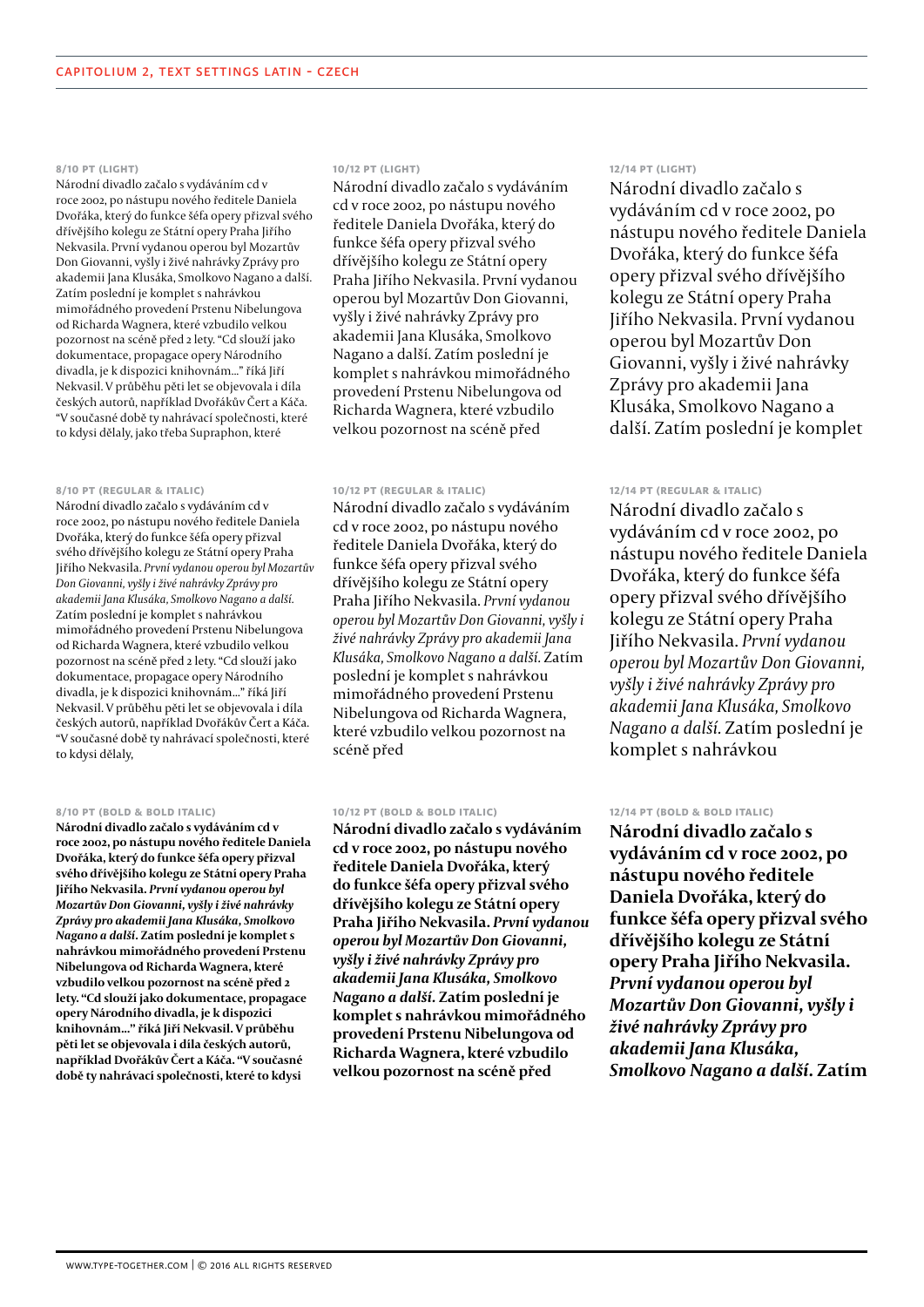**18/22 pt (regular & italic)**

at the north end of the *forum* are the remains of a very large temple, measuring 35 x 15.5 m. The preserved height is 17 m., the original height may have been over 20. It was built during the reign of *Hadrian* (c. 120 AD). It has been argued that *Hadrian* himself and certain people close to the Imperial court contributed to the building of this important temple. The ruins must always have been visible. Records of the removal of marble from its walls date

**18/22 pt (semibold & semibold italic)**

**at the north end of the** *Forum* **are the remains of a very large temple, measuring 35 x 15.5 m. The preserved height is 17 m., the original height may have been over 20. It was built during the reign of** *Hadrian* **(c. 120 AD). It has been argued that** *Hadrian* **himself and certain people close to the Imperial court contributed to the building of this important temple. The ruins must always have been visible. Records of the removal of marble from its** 

# **18/22 pt (bold & bold italic)**

**at the north end of the** *Forum* **are the remains of a very large temple, measuring 35 x 15.5 m. The preserved height is 17 m., the original height may have been over 20. It was built during the reign of** *Hadrian* **(c. 120 AD). It has been argued that** *Hadrian* **himself and certain people close to the Imperial court contributed to the building of this important temple. The ruins must always have been visible. Records of the removal of marble from its walls date back to the 15th cen-**

*Source: http://www.eyemagazine.com/opinion/article/style-is-content*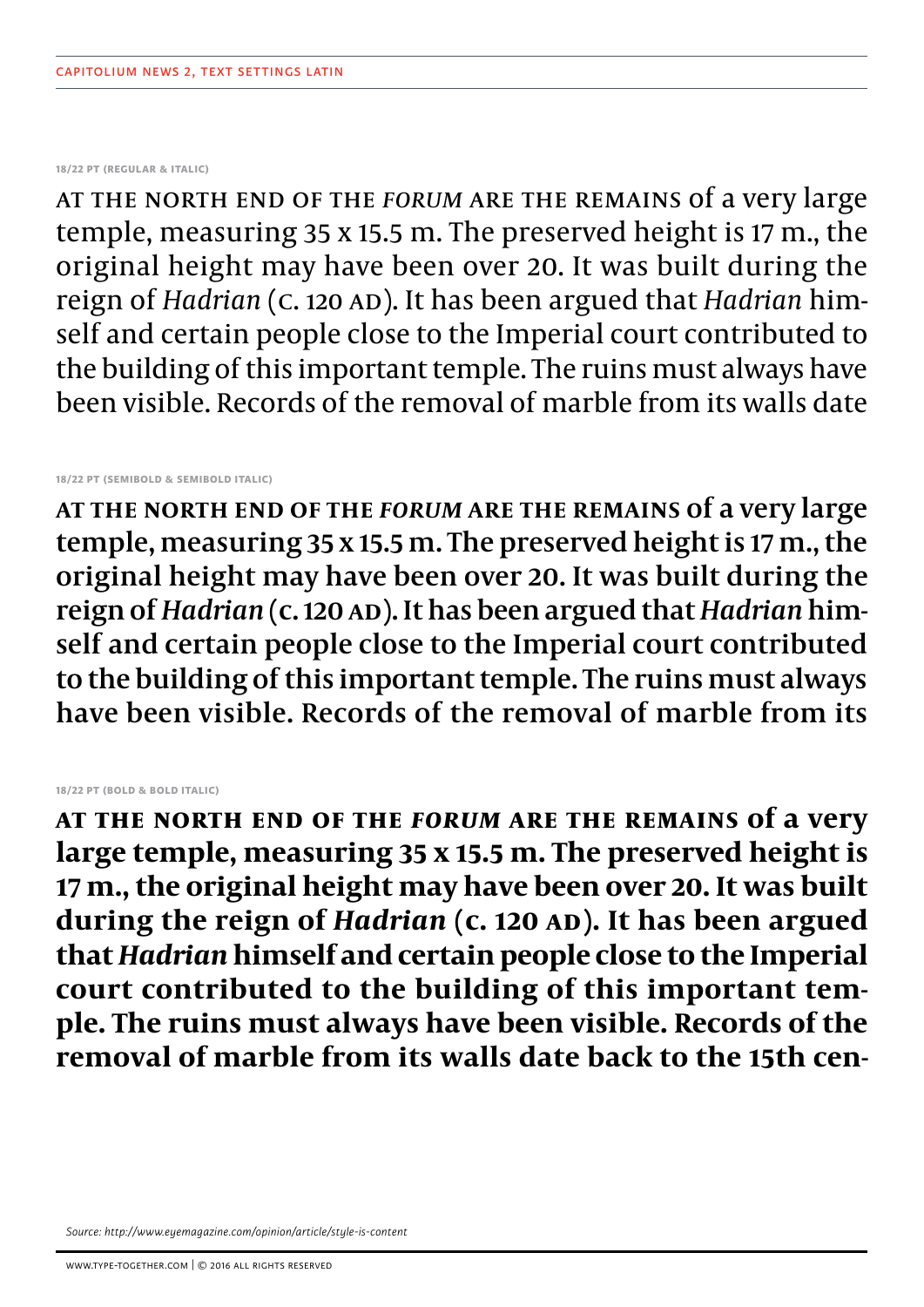# **12/14 pt (regular)**

at the north end of the forum are the remains of a very large temple, measuring 35 x 15.5 m. The preserved height is 17 m., the original height may have been over 20. It was built during the reign of Hadrian (c. 120 AD). It has been argued that Hadrian himself and certain people close to the Imperial court contributed to the building of this important temple. The ruins must always have been visible. Records of the removal of marble from its walls date back to the 15th century. The

# **12/14 pt (semibold)**

**at the north end of the forum are the remains of a very large temple, measuring 35 x 15.5 m. The preserved height is 17 m., the original height may have been over 20. It was built during the reign of Hadrian (c. 120 AD). It has been argued that Hadrian himself and certain people close to the Imperial court contributed to the building of this important temple. The ruins must always have been visible. Records of the removal of marble from its walls date back to the 15th century.** 

# **12/14 pt (bold)**

**at the north end of the forum are the remains of a very large temple, measuring 35 x 15.5 m. The preserved height is 17 m., the original height may have been over 20. It was built during the reign of Hadrian (c. 120 AD). It has been argued that Hadrian himself and certain people close to the Imperial court contributed to the building of this important temple. The ruins must always have been visible. Records of the removal of marble from its walls date back to the 15th** 

# **12/14 pt (italic )**

*at the north end of the forum are the remains of a very large temple, measuring 35 x 15.5 m. The preserved height is 17 m., the original height may have been over 20. It was built during the reign of Hadrian (c. 120 AD). It has been argued that Hadrian himself and certain people close to the Imperial court contributed to the building of this important temple. The ruins must always have been visible. Records of the removal of marble from its walls date back to the 15th century. The destruc� tion continued until the early 19th century. Until* 

## **12/14 pt (semibold italic)**

*at the north end of the forum are the remains of a very large temple, measuring 35 x 15.5 m. The preserved height is 17 m., the original height may have been over 20. It was built during the reign of Hadrian (c. 120 AD). It has been argued that Hadrian himself and certain people close to the Imperial court contributed to the building of this important temple. The ruins must always have been visible. Records of the removal of marble from its walls date back to the 15th century. The destruction continued* 

# **12/14 pt (bold italic)**

*at the north end of the forum are the remains of a very large temple, measuring 35 x 15.5 m. The preserved height is 17 m., the original height may have been over 20. It was built during the reign of Hadrian (c. 120 AD). It has been argued that Hadrian himself and certain people close to the Imperial court contributed to the building of this important temple. The ruins must always have been visible. Records of the removal of marble from its walls date back to the 15th century.*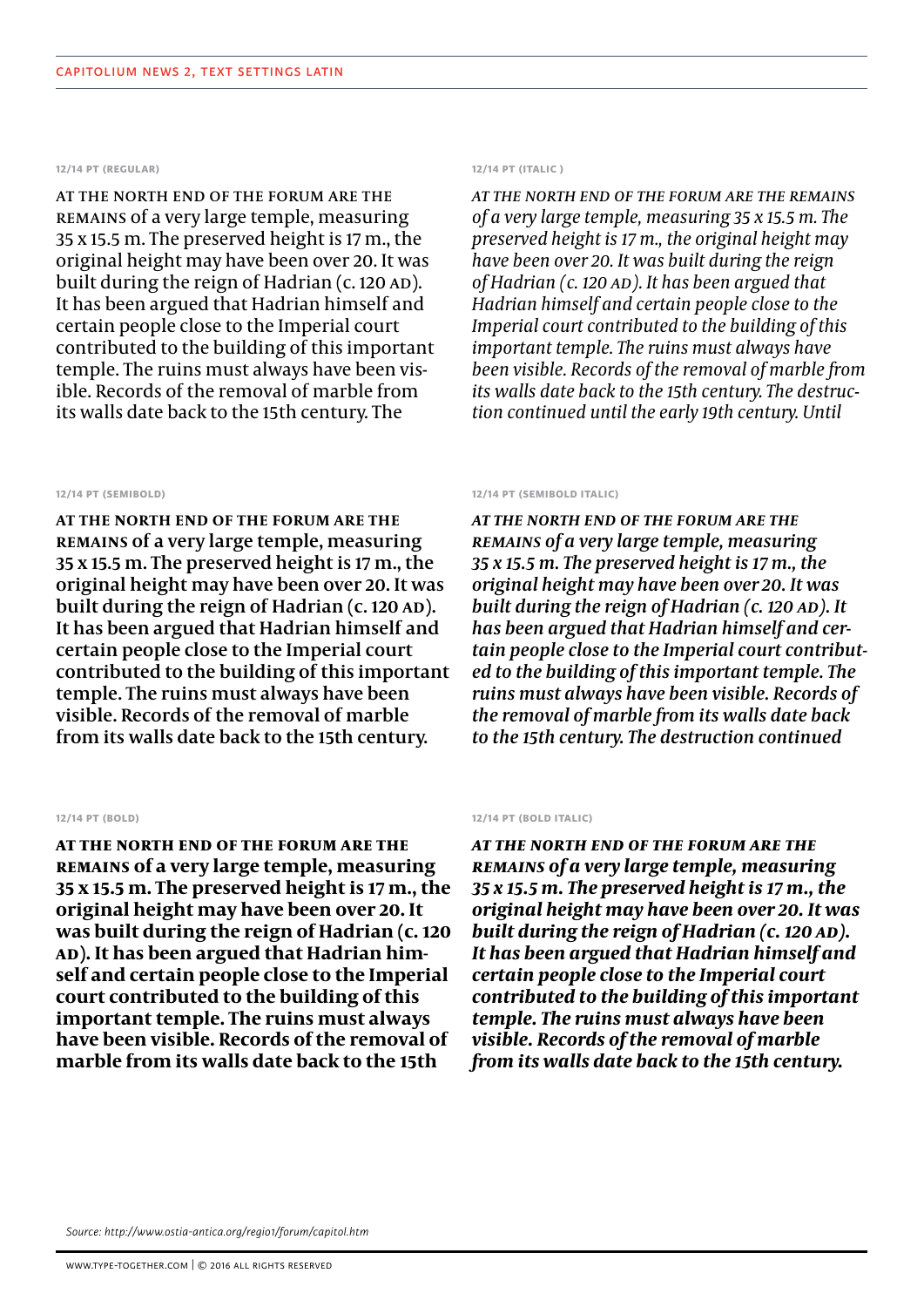# **8/10 pt (regular & italic)**

Národní divadlo začalo s vydáváním cd v roce 2002, po nástupu nového ředitele Daniela Dvořáka, který do funkce šéfa opery přizval svého dřívějšího kolegu ze Státní opery Praha Jiřího Nekvasila. *První vydanou operou byl Mozartův Don Giovanni, vyšly i živé nahrávky Zprávy pro akademii Jana Klusáka, Smolkovo Nagano a další.* Zatím poslední je komplet s nahrávkou mimořádného provedení Prstenu Nibelungova od Richarda Wagnera, které vzbudilo velkou pozornost na scéně před 2 lety. "Cd slouží jako dokumentace, propagace opery Národního divadla, je k dispozici knihovnám..." říká Jiří Nekvasil. V průběhu pěti let se objevovala i díla českých autorů, například Dvořákův Čert a Káča. "V současné době ty nahrávací společnosti, které to kdysi

### **8/10 pt (semibold & semibold italic)**

**Národní divadlo začalo s vydáváním cd v roce 2002, po nástupu nového ředitele Daniela Dvořáka, který do funkce šéfa opery přizval svého dřívějšího kolegu ze Státní opery Praha Jiřího Nekvasila.** *První vydanou operou byl Mozartův Don Giovanni, vyšly i živé nahrávky Zprávy pro akademii Jana Klusáka, Smolkovo Nagano a další.* **Zatím poslední je komplet s nahrávkou mimořádného provedení Prstenu Nibelungova od Richarda Wagnera, které vzbudilo velkou pozornost na scéně před 2 lety. "Cd slouží jako dokumentace, propagace opery Národního divadla, je k dispozici knihovnám..." říká Jiří Nekvasil. V průběhu pěti let se objevovala i díla českých autorů, například Dvořákův Čert a Káča. "V současné době ty nahrávací** 

### **8/10 pt (bold & bold italic)**

**Národní divadlo začalo s vydáváním cd v roce 2002, po nástupu nového ředitele Daniela Dvořáka, který do funkce šéfa opery přizval svého dřívějšího kolegu ze Státní opery Praha Jiřího Nekvasila.** *První vydanou operou byl Mozartův Don Giovanni, vyšly i živé nahrávky Zprávy pro akademii Jana Klusáka, Smolkovo Nagano a další.* **Zatím poslední je komplet s nahrávkou mimořádného provedení Prstenu Nibelungova od Richarda Wagnera, které vzbudilo velkou pozornost na scéně před 2 lety. "Cd slouží jako dokumentace, propagace opery Národního divadla, je k dispozici knihovnám..." říká Jiří Nekvasil. V průběhu pěti let se objevovala i díla českých autorů, například Dvořákův Čert a** 

# **10/12 pt (regular & italic)**

Národní divadlo začalo s vydáváním cd v roce 2002, po nástupu nového ředitele Daniela Dvořáka, který do funkce šéfa opery přizval svého dřívějšího kolegu ze Státní opery Praha Jiřího Nekvasila. *První vydanou operou byl Mozartův Don Giovanni, vyšly i živé nahrávky Zprávy pro akademii Jana Klusáka, Smolkovo Nagano a další.* Zatím poslední je komplet s nahrávkou mimořádného provedení Prstenu Nibelungova od Richarda Wagnera, které vzbudilo velkou pozornost na scéně před 2

# **10/12 pt (semibold & semibold italic)**

**Národní divadlo začalo s vydáváním cd v roce 2002, po nástupu nového ředitele Daniela Dvořáka, který do funkce šéfa opery přizval svého dřívějšího kolegu ze Státní opery Praha Jiřího Nekvasila.** *První vydanou operou byl Mozartův Don Giovanni, vyšly i živé nahrávky Zprávy pro akademii Jana Klusáka, Smolkovo Nagano a další.* **Zatím poslední je komplet s nahrávkou mimořádného provedení Prstenu Nibelungova od Richarda Wagnera, které vzbudilo velkou pozornost na** 

# **10/12 pt (bold & bold italic)**

**Národní divadlo začalo s vydáváním cd v roce 2002, po nástupu nového ředitele Daniela Dvořáka, který do funkce šéfa opery přizval svého dřívějšího kolegu ze Státní opery Praha Jiřího Nekvasila.**  *První vydanou operou byl Mozartův Don Giovanni, vyšly i živé nahrávky Zprávy pro akademii Jana Klusáka, Smolkovo Nagano a další.* **Zatím poslední je komplet s nahrávkou mimořádného provedení Prstenu Nibelungova od Richarda Wagnera, které vzbudilo velkou pozor-**

# **12/14 pt (regular & italic)**

Národní divadlo začalo s vydáváním cd v roce 2002, po nástupu nového ředitele Daniela Dvořáka, který do funkce šéfa opery přizval svého dřívějšího kolegu ze Státní opery Praha Jiřího Nekvasila. První vydanou ope*rou byl Mozartův Don Giovanni, vyšly i živé nahrávky Zprávy pro akademii Jana Klusáka, Smolko� vo Nagano a další.* Zatím po-

# **12/14 pt (semibold & semibold italic)**

**Národní divadlo začalo s vydáváním cd v roce 2002, po nástupu nového ředitele Daniela Dvořáka, který do funkce šéfa opery přizval svého dřívějšího kolegu ze Státní opery Praha Jiřího Nekvasila.** *První vydanou operou byl Mozartův Don Giovanni, vyšly i živé nahrávky Zprávy pro akademii Jana Klusáka, Smolkovo Nagano a* 

# **12/14 pt (bold & bold italic)**

**Národní divadlo začalo s vydáváním cd v roce 2002, po nástupu nového ředitele Daniela Dvořáka, který do funkce šéfa opery přizval svého dřívějšího kolegu ze Státní opery Praha Jiřího Nekvasila.** *První vydanou operou byl Mozartův Don Giovanni, vyšly i živé nahrávky Zprávy pro akademii Jana Klusáka, Smolkovo Nagano a*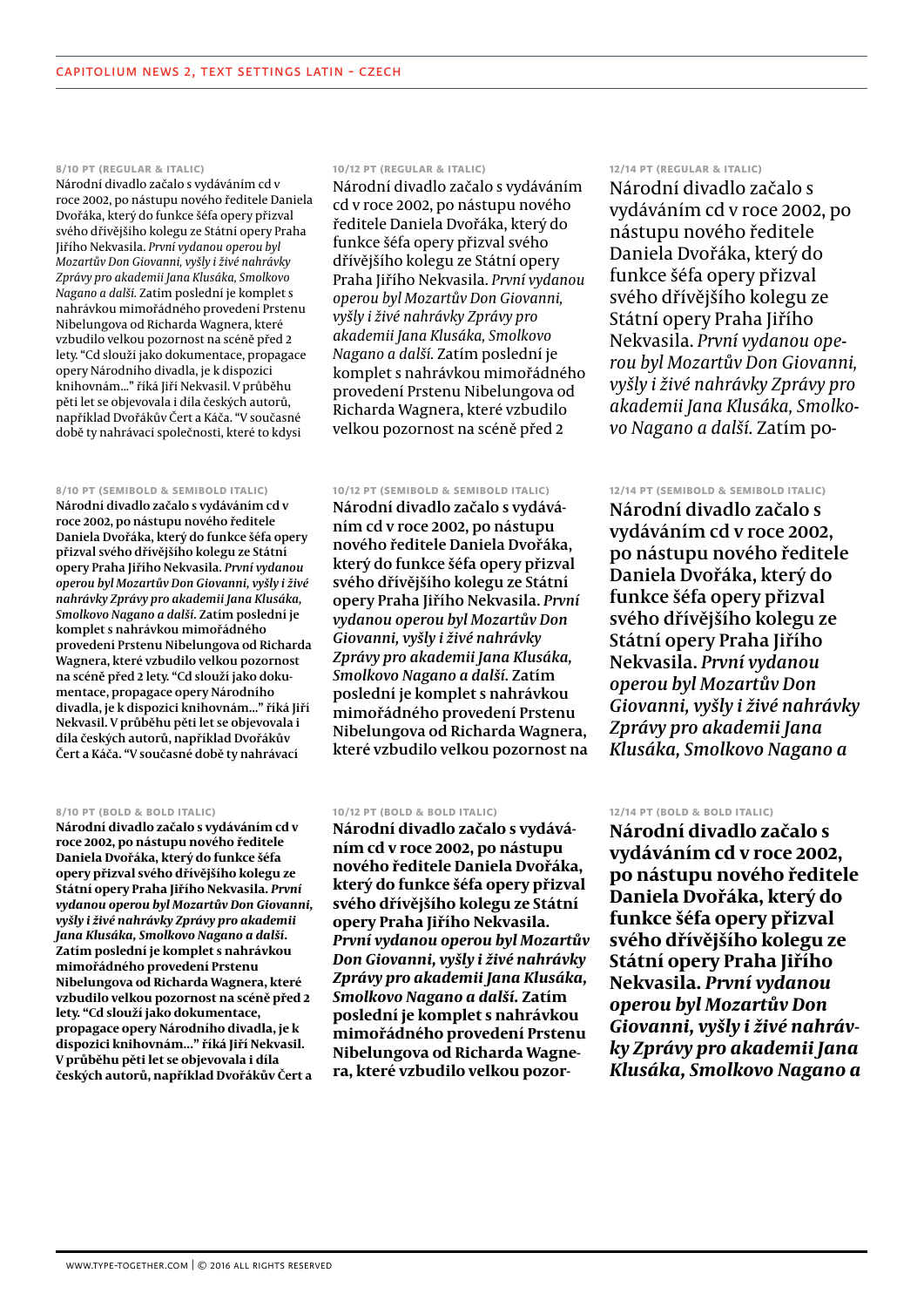# **18/22 pt (regular & italic)**

At the north end of the *forum* are the remains of a very large temple, measuring 35 x 15.5 m. The preserved height is 17 m., the original height may have been over 20. *It was built during the reign of Hadrian (c. 120 AD)*. It has been argued that *Hadrian* himself and certain people close to the Imperial court contributed to the building of this important temple. The ruins must always have been visible. Records of the removal of marble from its walls date

# **18/22 pt (semibold & semibold italic)**

At the north end of the *Forum* are the remains of a very large temple, measuring 35 x 15.5 m. The preserved height is 17 m., the original height may have been over 20. *It was built during the reign of Hadrian (c. 120 AD).* It has been argued that *Hadrian* himself and certain people close to the Imperial court contributed to the building of this important temple. The ruins must always have been visible. Records of the removal of marble from

# **18/22 pt (bold & bold italic)**

**At the north end of the** *Forum* **are the remains of a very large temple, measuring 35 x 15.5 m. The preserved height is 17 m., the original height may have been over 20.** *It was built during the reign of Hadrian (c. 120 AD).* **It has been argued that** *Hadrian* **himself and certain people close to the Imperial court contributed to the building of this important temple. The ruins must always have been visible. Records of the removal of marble from its walls date back to the 15th century. The destruction**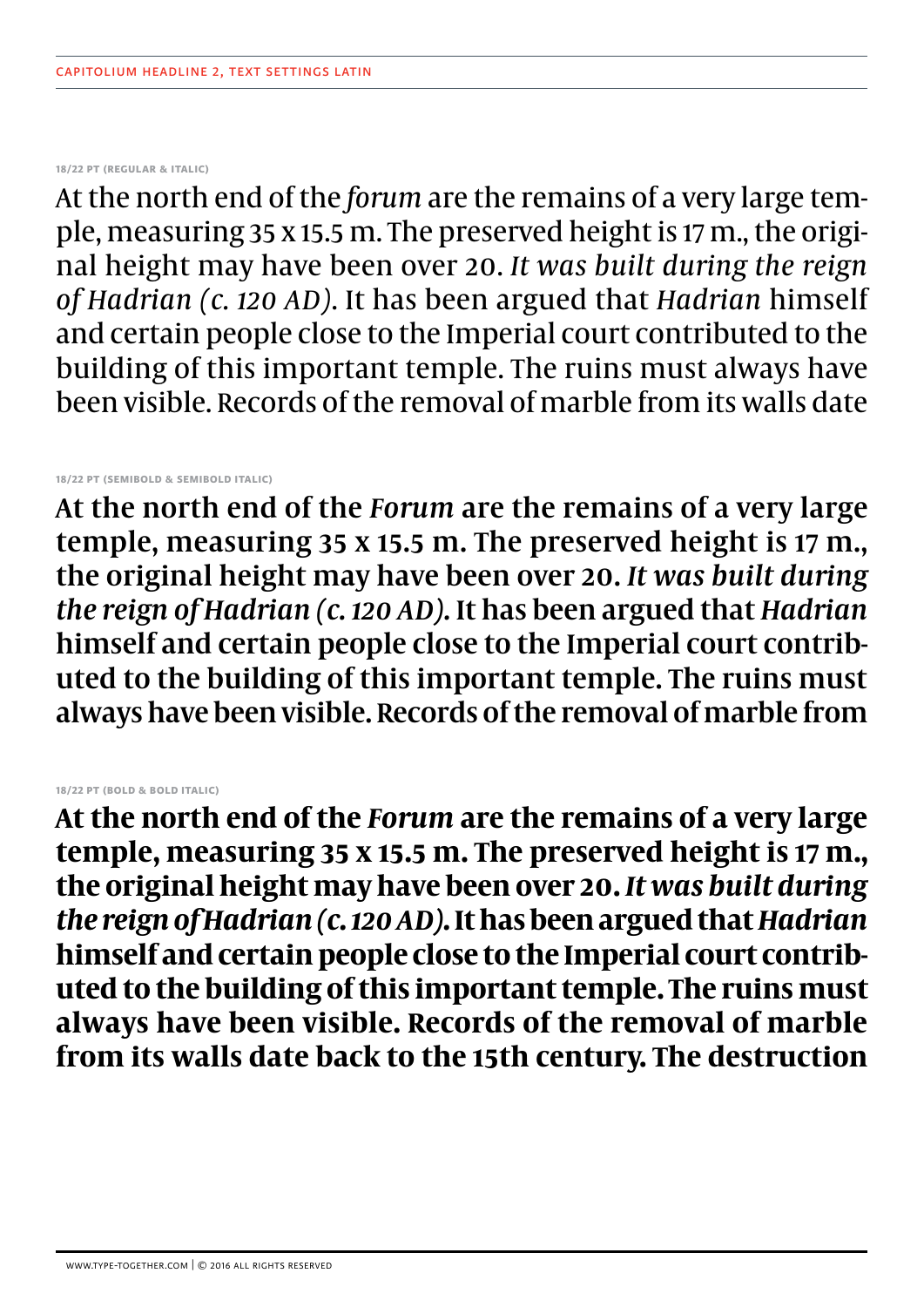# **12/14 pt (regular)**

At the north end of the forum are the remains of a very large temple, measuring 35 x 15.5 m. The preserved height is 17 m., the original height may have been over 20. It was built during the reign of Hadrian (c. 120 AD). It has been argued that Hadrian himself and certain people close to the Imperial court contributed to the building of this important temple. The ruins must always have been visible. Records of the removal of marble from its walls date back to the 15th century. The destruction con-

# **12/14 pt (semibold)**

At the north end of the forum are the remains of a very large temple, measuring 35 x 15.5 m. The preserved height is 17 m., the original height may have been over 20. It was built during the reign of Hadrian (c. 120 AD). It has been argued that Hadrian himself and certain people close to the Imperial court contributed to the building of this important temple. The ruins must always have been visible. Records of the removal of marble from its walls date back to the 15th century.

# **12/14 pt (bold)**

**At the north end of the forum are the remains of a very large temple, measuring 35 x 15.5 m. The preserved height is 17 m., the original height may have been over 20. It was built during the reign of Hadrian (c. 120 ). It has been argued that Hadrian himself and certain people close to the Imperial court contributed to the building of this important temple. The ruins must always have been visible. Records of the removal of marble from its walls date back to the 15th** 

# **12/14 pt (italic )**

*At the north end of the forum are the remains of a very large temple, measuring 35 x 15.5 m. The preserved height is 17 m., the original height may have been over 20. It was built during the reign of Hadrian (c. 120 AD). It has been argued that Hadrian himself and certain people close to the Imperial court contributed to the build� ing of this important temple. The ruins must always have been visible. Records of the removal of marble from its walls date back to the 15th century. The destruction continued until the* 

# **12/14 pt (semibold italic)**

*At the north end of the forum are the remains of a very large temple, measuring 35 x 15.5 m. The preserved height is 17 m., the original height may have been over 20. It was built during the reign of Hadrian (c. 120 AD). It has been argued that Hadrian himself and certain people close to the Imperial court contributed to the building of this important temple. The ruins must always have been visible. Records of the removal of marble from its walls date back to the 15th century. The destruction con-*

# **12/14 pt (bold italic)**

*At the north end of the forum are the remains of a very large temple, measuring 35 x 15.5 m. The preserved height is 17 m., the original height may have been over 20. It was built during the reign of Hadrian (c. 120 AD). It has been argued that Hadrian himself and certain people close to the Imperial court contributed to the building of this important temple. The ruins must always have been visible. Records of the removal of marble from its walls date back to the 15th century.*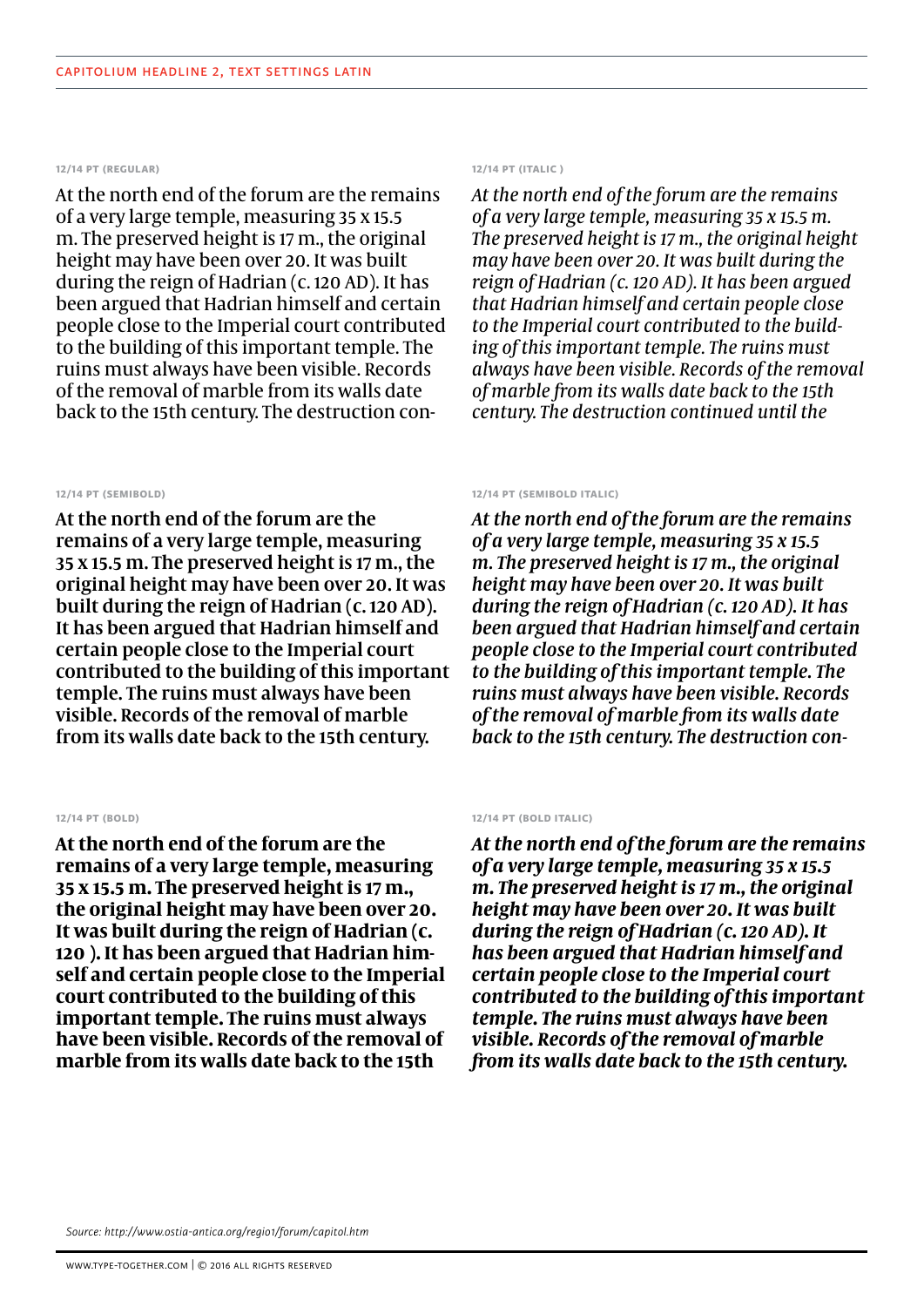### **8/10 pt (regular & italic)**

Národní divadlo začalo s vydáváním cd v roce 2002, po nástupu nového ředitele Daniela Dvořáka, který do funkce šéfa opery přizval svého dřívějšího kolegu ze Státní opery Praha Jiřího Nekvasila. *První vydanou operou byl Mozartův Don Giovanni, vyšly i živé nahrávky Zprávy pro akademii Jana Klusáka, Smolkovo Nagano a další.* Zatím poslední je komplet s nahrávkou mimořádného provedení Prstenu Nibelungova od Richarda Wagnera, které vzbudilo velkou pozornost na scéně před 2 lety. "Cd slouží jako dokumentace, propagace opery Národního divadla, je k dispozici knihovnám..." říká Jiří Nekvasil. V průběhu pěti let se objevovala i díla českých autorů, například Dvořákův Čert a Káča. "V současné době ty nahrávací

### **8/10 pt (semibold & semibold italic)**

Národní divadlo začalo s vydáváním cd v roce 2002, po nástupu nového ředitele Daniela Dvořáka, který do funkce šéfa opery přizval svého dřívějšího kolegu ze Státní opery Praha Jiřího Nekvasila. *První vydanou operou byl Mozartův Don Giovanni, vyšly i živé nahrávky Zprávy pro akademii Jana Klusáka, Smolkovo Nagano a další.* Zatím poslední je komplet s nahrávkou mimořádného provedení Prstenu Nibelungova od Richarda Wagnera, které vzbudilo velkou pozornost na scéně před 2 lety. "Cd slouží jako dokumentace, propagace opery Národního divadla, je k dispozici knihovnám..." říká Jiří Nekvasil. V průběhu pěti let se objevovala i díla českých autorů, například Dvořákův Čert a Káča. "V současné době

### **8/10 pt (bold & bold italic)**

**Národní divadlo začalo s vydáváním cd v roce 2002, po nástupu nového ředitele Daniela Dvořáka, který do funkce šéfa opery přizval svého dřívějšího kolegu ze Státní opery Praha Jiřího Nekvasila.** *První vydanou operou byl Mozartův Don Giovanni, vyšly i živé nahrávky Zprávy pro akademii Jana Klusáka, Smolkovo Nagano a další.* **Zatím poslední je komplet s nahrávkou mimořádného provedení Prstenu Nibelungova od Richarda Wagnera, které vzbudilo velkou pozornost na scéně před 2 lety. "Cd slouží jako dokumentace, propagace opery Národního divadla, je k dispozici knihovnám..." říká Jiří Nekvasil. V průběhu pěti let se objevovala i díla českých autorů, například Dvořákův Čert a** 

# **10/12 pt (regular & italic)**

Národní divadlo začalo s vydáváním cd v roce 2002, po nástupu nového ředitele Daniela Dvořáka, který do funkce šéfa opery přizval svého dřívějšího kolegu ze Státní opery Praha Jiřího Nekvasila. *První vydanou operou byl Mozartův Don Giovanni, vyšly i živé nahrávky Zprávy pro akademii Jana Klusáka, Smolkovo Nagano a další.* Zatím poslední je komplet s nahrávkou mimořádného provedení Prstenu Nibelungova od Richarda Wagnera, které vzbudilo velkou pozornost na scéně před 2

# **10/12 pt (semibold & semibold italic)**

Národní divadlo začalo s vydáváním cd v roce 2002, po nástupu nového ředitele Daniela Dvořáka, který do funkce šéfa opery přizval svého dřívějšího kolegu ze Státní opery Praha Jiřího Nekvasila. *První vydanou operou byl Mozartův Don Giovanni, vyšly i živé nahrávky Zprávy pro akademii Jana Klusáka, Smolkovo Nagano a další.* Zatím poslední je komplet s nahrávkou mimořádného provedení Prstenu Nibelungova od Richarda Wagnera, které vzbudilo velkou pozornost na

# **10/12 pt (bold & bold italic)**

**Národní divadlo začalo s vydáváním cd v roce 2002, po nástupu nového ředitele Daniela Dvořáka, který do funkce šéfa opery přizval svého dřívějšího kolegu ze Státní opery Praha Jiřího Nekvasila.** *První vydanou operou byl Mozartův Don Giovanni, vyšly i živé nahrávky Zprávy pro akademii Jana Klusáka, Smolkovo Nagano a další.* **Zatím poslední je komplet s nahrávkou mimořádného provedení Prstenu Nibelungova od Richarda Wagnera, které vzbudilo velkou pozor-**

# **12/14 pt (regular & italic)**

Národní divadlo začalo s vydáváním cd v roce 2002, po nástupu nového ředitele Daniela Dvořáka, který do funkce šéfa opery přizval svého dřívějšího kolegu ze Státní opery Praha Jiřího Nekvasila. *První vydanou operou byl Mozartův Don Giovanni, vyšly i živé nahrávky Zprávy pro akademii Jana Klusáka, Smolkovo Nagano a* 

# **12/14 pt (semibold & semibold italic)**

Národní divadlo začalo s vydáváním cd v roce 2002, po nástupu nového ředitele Daniela Dvořáka, který do funkce šéfa opery přizval svého dřívějšího kolegu ze Státní opery Praha Jiřího Nekvasila. *První vydanou operou byl Mozartův Don Giovanni, vyšly i živé nahrávky Zprávy pro akademii Jana Klusáka, Smolkovo Nagano a* 

# **12/14 pt (bold & bold italic)**

**Národní divadlo začalo s vydáváním cd v roce 2002, po nástupu nového ředitele Daniela Dvořáka, který do funkce šéfa opery přizval svého dřívějšího kolegu ze Státní opery Praha Jiřího Nekvasila.** *První vydanou operou byl Mozartův Don Giovanni, vyšly i živé nahrávky Zprávy pro akademii Jana Klusáka, Smolkovo Nagano a*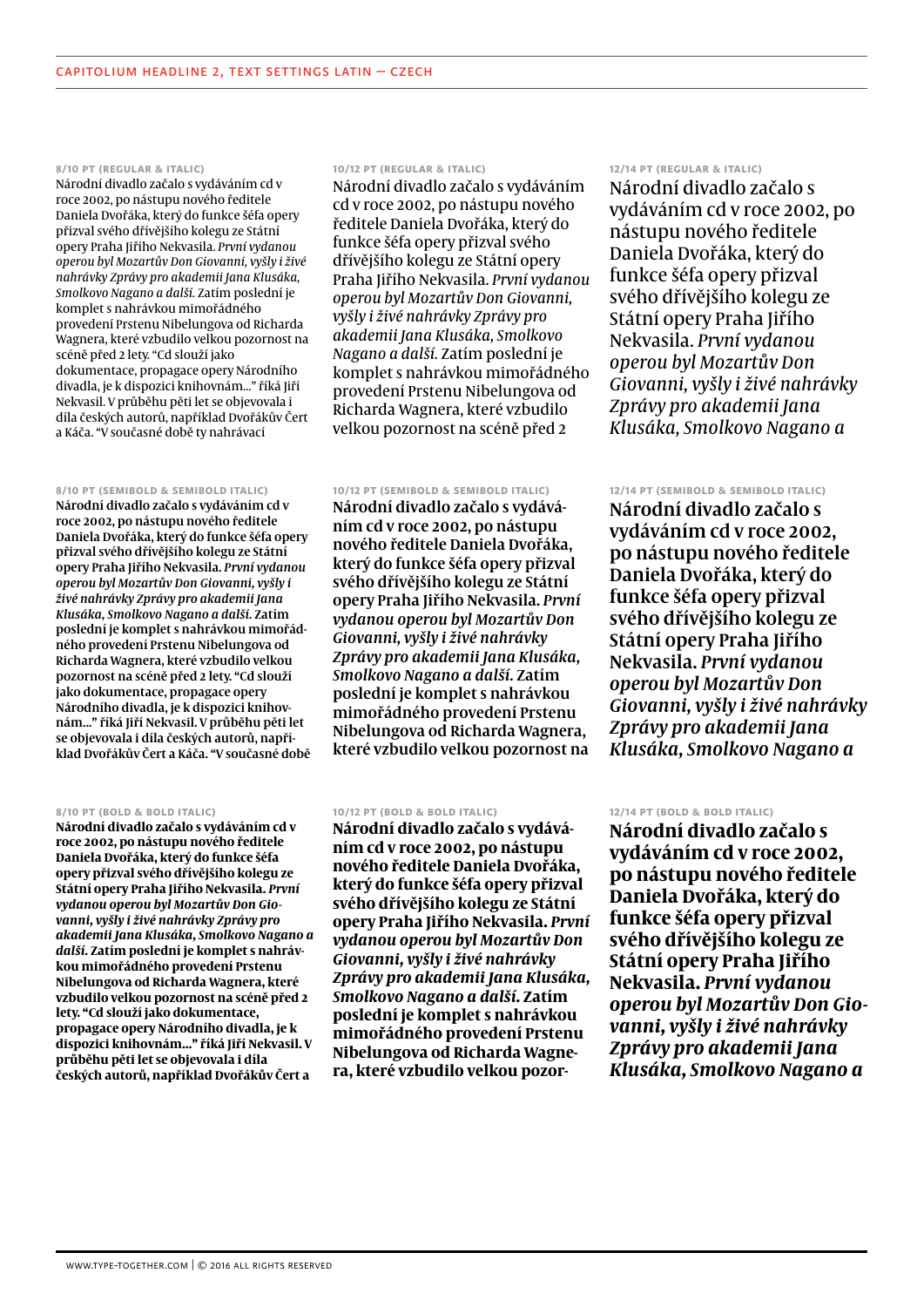# **10/12 pt (capitolium 2, regular & italic)**

At the north end of the *forum* are the remains of a very large temple, measuring 35 x 15.5 m. The preserved height is 17 m., the original height may have been over 20. *It was built during the reign of Hadrian (c. 120 AD).* It has been argued that *Hadrian* himself and certain people close to the Imperial court contributed to the building of this *important temple*. The ruins must always have

# **10/12 pt (capitolium 2, bold & bold italic)**

**At the north end of the** *forum* **are the remains of a very large temple, measuring 35 x 15.5 m. The preserved height is 17 m., the original height may have been over 20.** *It was built during the reign of Hadrian (c. 120 AD).* **It has been argued that** *Hadrian* **himself and certain people close to the Imperial court contributed** 

# **11/13 pt (capitolium 2, regular & italic)**

At the north end of the *forum* are the remains of a very large temple, measuring 35 x 15.5 m. The preserved height is 17 m., the original height may have been over 20. *It was built during the reign of Hadrian (c. 120 AD).* It has been argued that *Hadrian* himself and certain people

# **11/13 pt (capitolium 2, bold & bold italic)**

**At the north end of the** *forum* **are the remains of a very large temple, measuring 35 x 15.5 m. The preserved height is 17 m., the original height may have been over 20.** *It was built during the reign of Hadrian (c. 120 AD).* **It has been argued that** *Hadrian* **himself and certain people close to the** 

**10/12 pt (capitolium news 2, regular & italic)**

At the north end of the *forum* are the remains of a very large temple, measuring 35 x 15.5 m. The preserved height is 17 m., the original height may have been over 20. *It was built during the reign of Hadrian (c. 120 AD).* It has been argued that *Hadrian* himself and certain people close to the Imperial court contributed to the building of this important temple.

# **10/12 pt (capitolium news 2, bold & bold italic)**

**At the north end of the** *forum* **are the remains of a very large temple, measuring 35 x 15.5 m. The preserved height is 17 m., the original height may have been over 20.** *It was built during the reign of Hadrian (c. 120 AD).* **It has been argued that** *Hadrian* **himself and certain people close to the** 

# **11/13 pt (capitolium news 2, regular & italic)**

At the north end of the *forum* are the remains of a very large temple, measuring 35 x 15.5 m. The preserved height is 17 m., the original height may have been over 20. *It was built during the reign of Hadrian (c. 120 AD).* It has been argued that *Hadrian* himself

**11/13 pt (capitolium news 2, bold & bold italic)**

**At the north end of the** *forum* **are the remains of a very large temple, measuring 35 x 15.5 m. The preserved height is 17 m., the original height may have been over 20.** *It was built during the reign of Hadrian (c. 120 AD).* **It has been argued that**  *Hadrian* **himself and certain** 

# **10/12 pt (capitolium headline 2, regular & italic)**

At the north end of the *forum* are the remains of a very large temple, measuring 35 x 15.5 m. The preserved height is 17 m., the original height may have been over 20. *It was built during the reign of Hadrian (c. 120 AD).* It has been argued that *Hadrian* himself and certain people close to the Imperial court contributed to the building of this important

# **10/12 pt (capitolium headline 2, bold & bold italic)**

**At the north end of the** *forum* **are the remains of a very large temple, measuring 35 x 15.5 m. The preserved height is 17 m., the original height may have been over 20.** *It was built during the reign of Hadrian (c. 120 AD).* **It has been argued that** *Hadrian* **himself and certain people close to the** 

**11/13 pt (capitolium headline 2, regular & italic)**

At the north end of the *forum* are the remains of a very large temple, measuring 35 x 15.5 m. The preserved height is 17 m., the original height may have been over 20. *It was built during the reign of Hadrian (c. 120 AD).* It has been argued that *Hadrian* him�

# **11/13 pt (capitolium headline 2, bold & bold italic)**

**At the north end of the** *forum* **are the remains of a very large temple, measuring 35 x 15.5 m. The preserved height is 17 m., the original height may have been over 20.** *It was built during the reign of Hadrian (c. 120 AD).* **It has been argued that**  *Hadrian* **himself and certain** 

*Source: http://www.ostia-antica.org/regio1/forum/capitol.htm*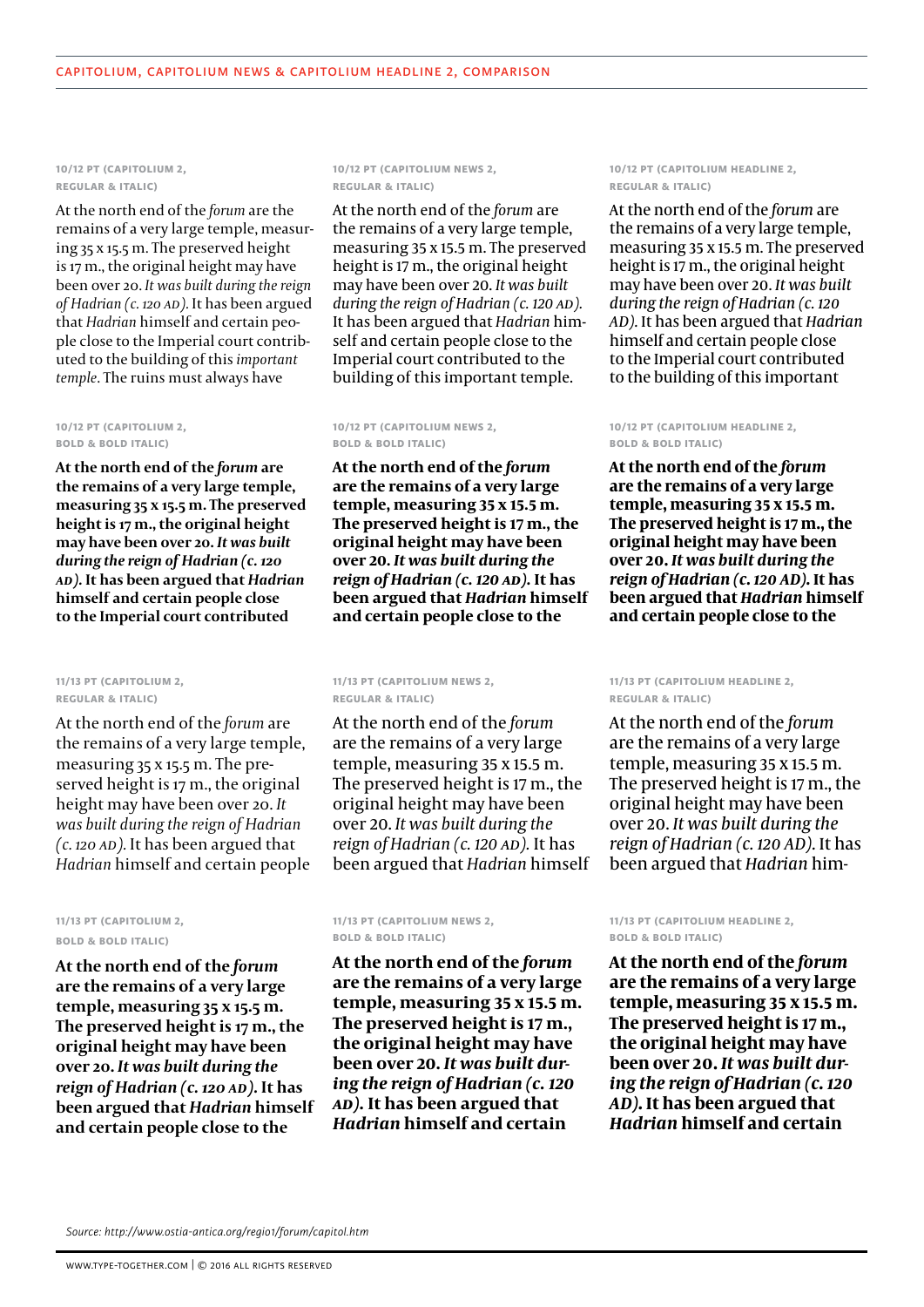# **ADDITIONAL LANGUAGE SUPPORT FOR FULL LATIN A CHARACTER SET**

ĀĂĄĆĈĊČĎĐĒĔĖĘĚĜĞĠĢĤĦĨĪĬĮİIJĴĶĹĻĿĽŁŃŅŇ<br>ŊŌŎŐŔŖŘŚŜŞŠŢŢŤŦŨŪŬŮŰŲŴŴŴŴŶŶŸŹŻŽP āăąćĉċčďđēĕėęěĝğġģĥħĩīĭįiijĵķkĺļŀľłńnň ŋōŏőŕŗřśŝşšţţťŧũūŭůűųẃẁẅŵýŷÿźżž

**LIGATURES** ff ffi ffl tt

**OLD-STYLE NUMERALS** OLD-STYLE NUMERALS<br>0123456789 $\epsilon$ \$¢£¥ $f$  0123456789 $\epsilon$ \$¢£¥ $f$ .,

**LINING NUMERALS**  $0123456789€$ \$¢£¥f 0123456789€\$¢£¥f,

ARBITRARY FRACTIONS & NUMERATOR/DENOMINATOR  $13/34$   $5/790$  0123456789 / 0123456789

SUPERIOR/INFERIOR 0123456789 0123456789

# **SMALL CAPS**

ABCDEFGHIJKLMNOPQRSTUVWXYZ Ā Ă Ą Ć Ĉ Ċ Č Ď Đ Ē Ĕ Ė Ę Ě Ĝ Ğ Ġ Ģ Ĥ Ħ Ĩ Ī Ĭ Į I ij Ĵ Ķ K Ĺ Ļ Ŀ Ľ Ł Ń Ņ Ň NŌŎŐŔŖŘŚŜŞŠŢŢŤŦŨŪŬŮŰŲŴŴŴŴÝŶŸŹŻŽ 0123456789\$€¢£¥[](){}\|©&@''""\*---

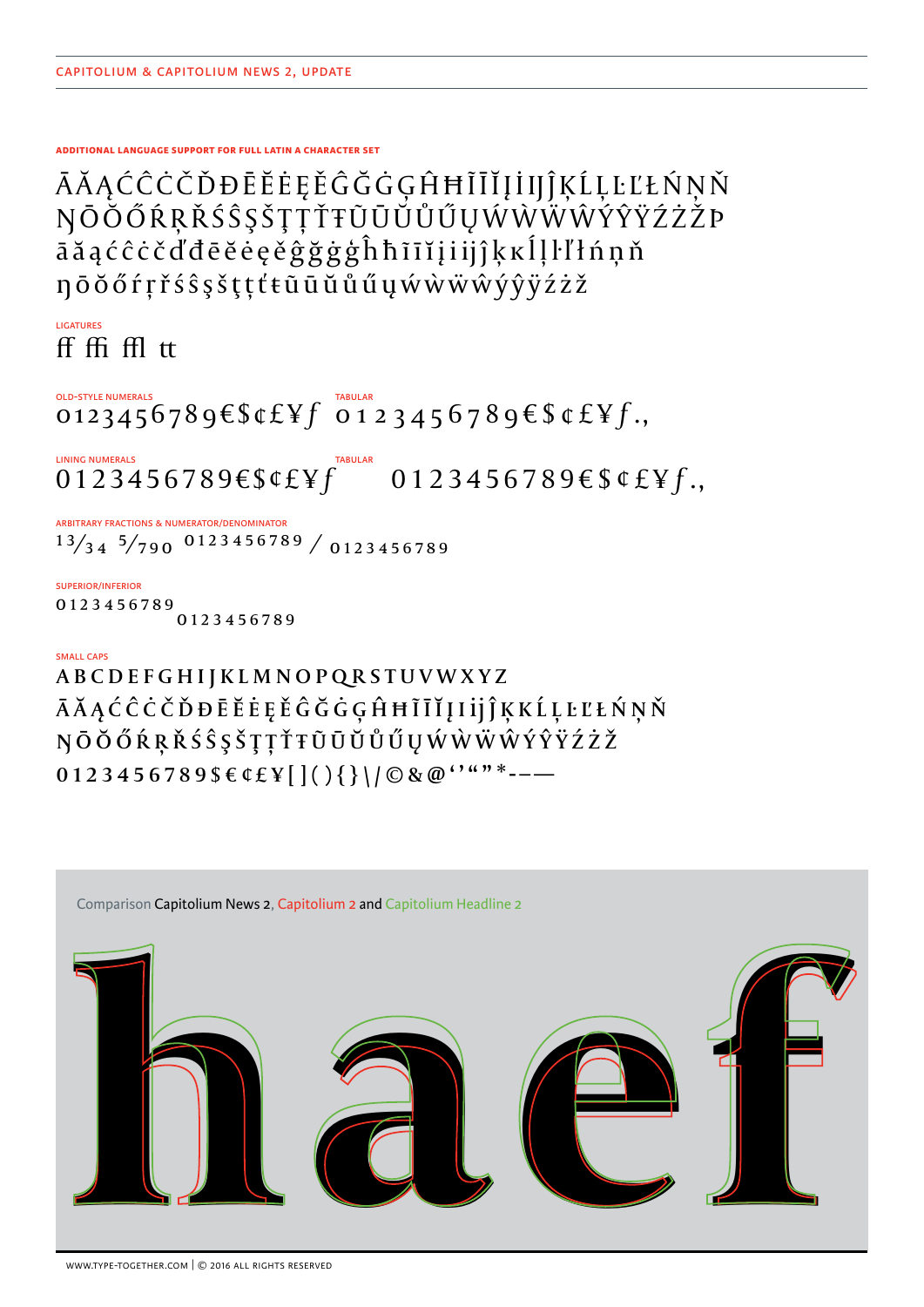| <b>ALL CAPS</b>                                               | ¿para texto?<br>1708 a-b [ende] H@I                       | ¿PARA TEXTO?<br>1708 A-B [ENDE] H@I                       |
|---------------------------------------------------------------|-----------------------------------------------------------|-----------------------------------------------------------|
| ALL SMALL CAPS                                                | <b>RADIOLARIANS 02 ?</b>                                  | <b>RADIOLARIANS 02 ?</b>                                  |
| <b>LIGATURES</b>                                              | flint, affect, affiliate                                  | flint, affect, affiliate                                  |
| <b>OLD STYLE FIGURES</b><br><b>PROPORTIONAL &amp; TABULAR</b> | $-$ 0123456789£\$¢€¥f                                     | 0123456789£\$¢€¥f                                         |
| LINING FIGURES<br>PROPORTIONAL & TABULAR                      | 0123456789£\$¢€¥f                                         | 0123456789£\$¢€¥f                                         |
| NUMERATOR / DENOMINATOR                                       | 0123456789/0123456789                                     | 0123456789 0123456789                                     |
| <b>ARBITRARY FRACTIONS</b>                                    | $\frac{1}{2}$ $\frac{3}{4}$ $\frac{1}{6}$ $\frac{58}{74}$ | $\frac{1}{2}$ $\frac{3}{4}$ $\frac{1}{6}$ $\frac{58}{74}$ |
| <b>SUPERIOR / INFERIOR</b>                                    | $-$ H <sub>2</sub> O xb <sub>8</sub> y <sub>35</sub>      | $H_2O$ $xb_8y^{35}$                                       |
| <b>ORDINALS</b>                                               | $1o$ 2a                                                   | $1^\circ 2^a$                                             |
| TURKISH/AZERI/CRIMEAN TATAR                                   | findik FINDIK                                             | findik FİNDİK                                             |
| ROMANIAN/MOLDAVIAN                                            | multumesc, MULTUMESC                                      | multumesc, MULTUMESC                                      |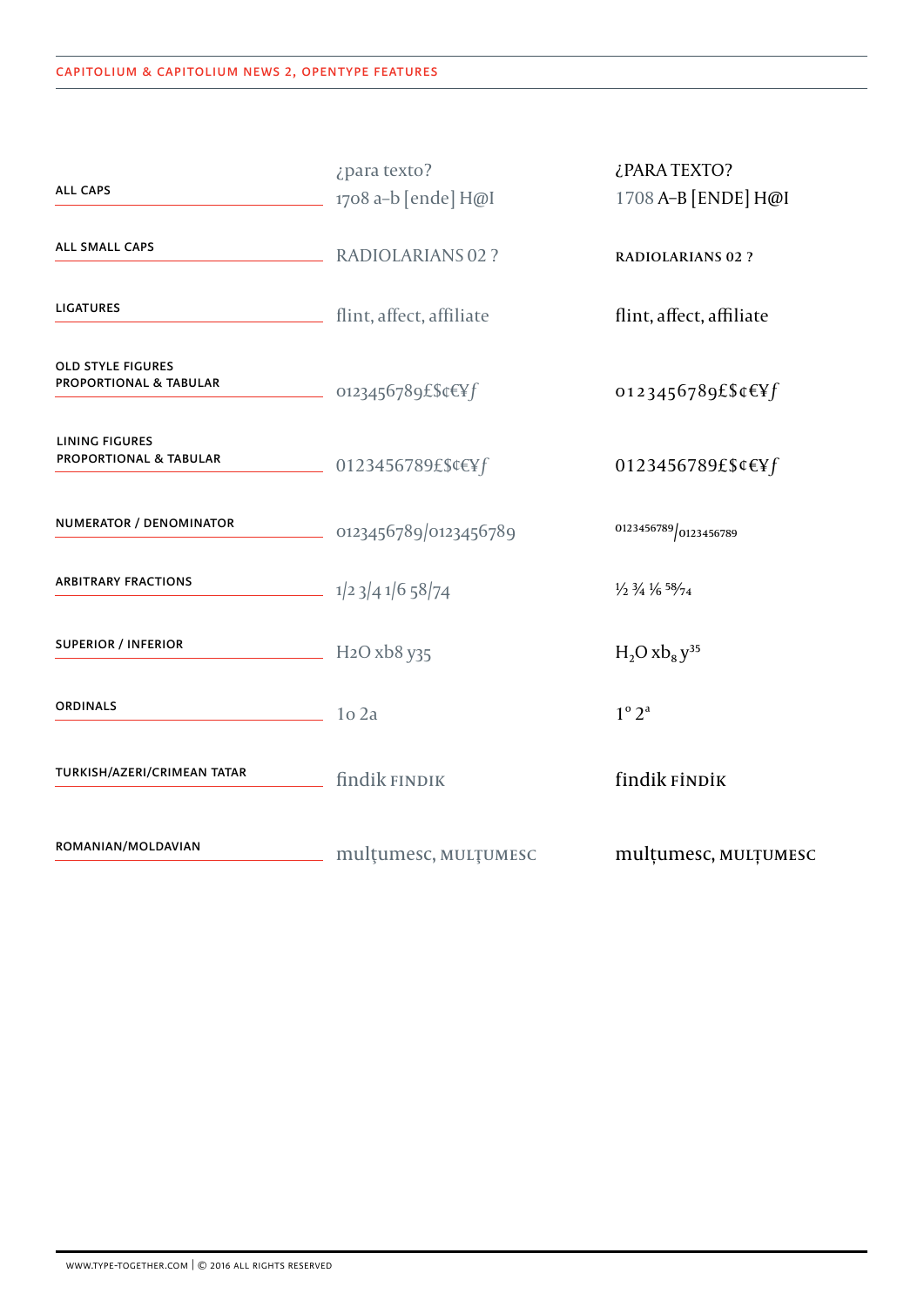$'$ "#&\*,-.:;?!;¿@ABCDEFGHIJKLMNOPQ QRSTUVWXYZabcdefghijklmnopqrstuvw  $xyz[|( ) { } |\| \$  $T^{M^{a}o}$   $\langle \langle \rangle \rangle$   $\langle \rangle$ ,  $\langle \rangle$ ,  $\uparrow \uparrow \bullet \ldots \circ$   $\uparrow \neg$   $\bar{A}$   $\bar{A}$   $\tilde{A}$   $\tilde{A}$   $\tilde{A}$   $\tilde{A}$   $\tilde{A}$   $\tilde{A}$   $\tilde{A}$   $\tilde{A}$   $\tilde{A}$   $\tilde{A}$   $\tilde{A}$   $\tilde{A}$   $\tilde{A}$   $\tilde{A}$   $\tilde{A}$   $\tilde{A}$ ÌÍ Î Ï Đ Ñ Ò Ó Ô Õ Ö Ø Ø Ù Ú Û Ü Ý P ß à á â ã ä å å æ æ ç è é  $\hat{e}$  ë i í î ï  $\tilde{d}$  ñ ò ó ô õ ö ø ø ù ú û ü ý þ ÿ Ā ā Ă ă Ą ą Ć ć Ĉ ĉ Ċ ċ ČčĎďĐđĒēĔĕĖėĘęĚěĜĝĞğĠġĢģĤĥĦħĨĩĪīĬĭ Įį li I I I i j j j K k k L l L l L l' L l Ł ł Ń ń Ņ ņ Ň ň 'n Ŋ ŋ Ō ō Ŏ ŏ ŐőŒœŔŕŖŗŘřŚśŜŝŞşŠšŞşŢţŤťŦŧŢţŨũŪūŬŭ ŮůŰűŲųŴŵŴŵŴŵŴŵŸỳŶŷŸŹźŻżŽžſJfffifl 56789<sup>0123456789</sup>0123456789½¼¼-/·≈≠≤≥<=>¬+±  $0123456789$€$ €¢£¥ $f$ 0123456789\$€¢£¥ $f$  $0123456789$   $\xi \in \mathcal{L}$   $\xi$   $f$ ,  $\Box$  - ABCDEFGHIJKLMN OPQRSTUVWXYZPÀÁÂÃÄÅÇÈÉÊËÌÍÎÏĐÑÒÓÔÕÖ Ù Ú Û Ü Ý Ÿ Ā Ă Ą Ć Ĉ Ċ Č Ď Đ Ē Ĕ Ė Ę Ě Ĝ Ğ Ġ Ģ Ĥ Ħ Ĩ Ī Ĭ Į İ I Ĵ Ķ K Ĺ ĻĽĿŃŅŇŇŊŌŎŐŔŖŘŚŜŞŤŦŨŪŬŮŰŲŴŶŹŻŞŢŴŴ  $\ddot{W} \dot{Y} \ddot{Y} \ddot{E} \ddot{Z} \times E \ddot{Z} \ddot{Z} \ddot{Z} \ddot{Z} \ddot{Z} \ddot{Z} \ddot{Z} \ddot{Z} \ddot{Z} \ddot{Z} \ddot{Z} \ddot{Z} \ddot{Z} \ddot{Z} \ddot{Z} \ddot{Z} \ddot{Z} \ddot{Z} \ddot{Z} \ddot{Z} \ddot{Z} \ddot{Z} \ddot{Z} \ddot{Z} \ddot{Z} \ddot{Z} \ddot{Z} \ddot{Z} \ddot{Z} \ddot{Z} \ddot{Z} \dd$  $\acute{\phi}$   $\acute{A}$  SS  $i$  i<sup>o a c</sup>  $``"$   $*-$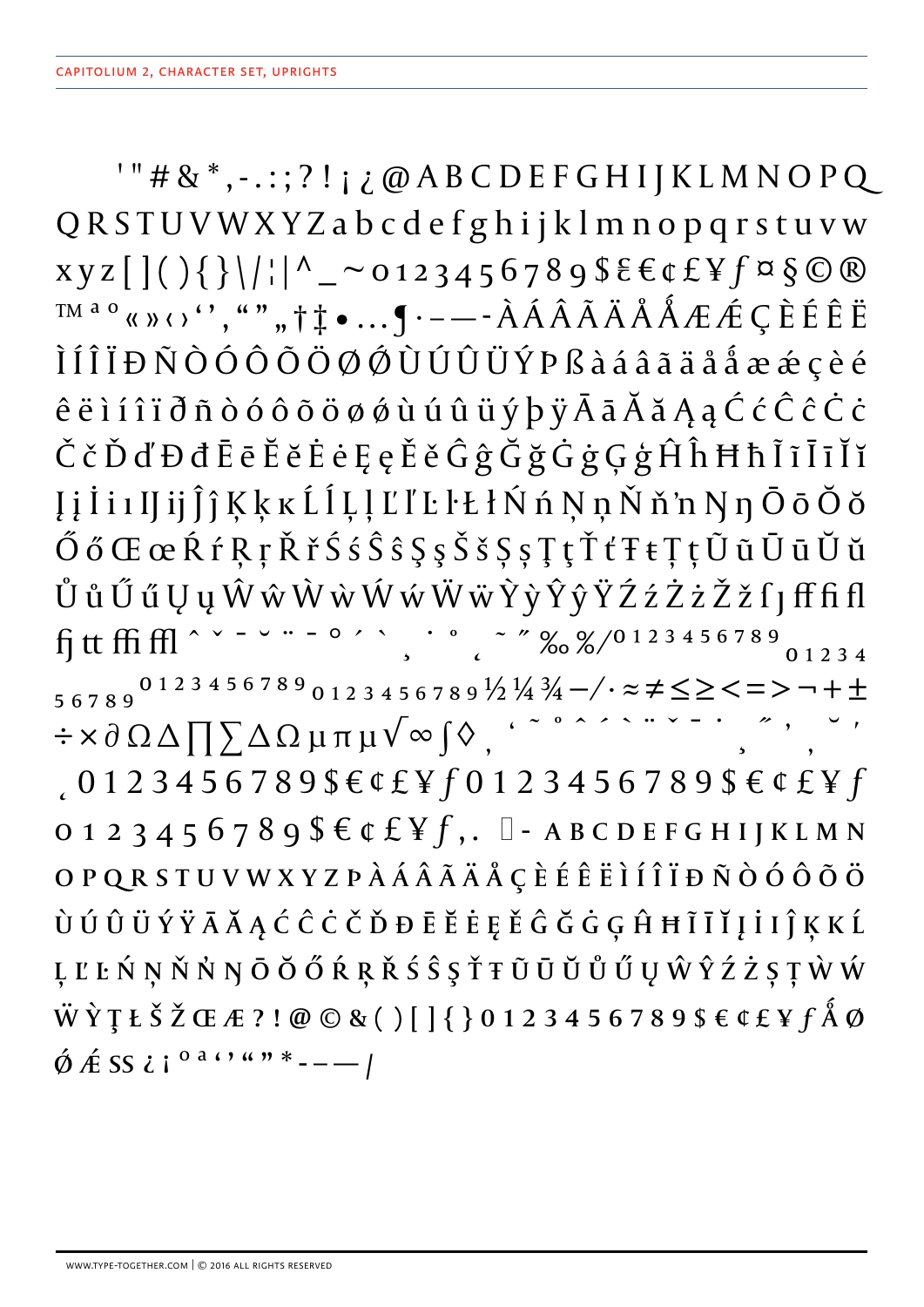$'$ "#&\*,-.:;?!;¿@ABCDEFGHIJKLMNOPQR STUVWXYZabcdefghijklmnopqrstuvwxyz[](  $\{\{\}\big|\big|/\big|\big|^\Lambda\big| \sim 0$ 123456789\$ $\xi \in \mathcal{E}$   $\{f \}$  $\mathcal{S}$   $\mathcal{S}$   $\mathcal{S}$  $\hat{O}$  $\tilde{O}$  $\tilde{O}$  $\tilde{O}$  $\tilde{O}$  $\tilde{O}$  $\tilde{O}$  $\tilde{O}$  $\tilde{O}$  $\tilde{O}$  $\tilde{O}$  $\tilde{O}$  $\tilde{O}$  $\tilde{O}$  $\tilde{O}$  $\tilde{O}$  $\tilde{O}$  $\tilde{O}$  $\tilde{O}$  $\tilde{O}$  $\tilde{O}$  $\tilde{O}$  $\tilde{O}$  $\tilde{O}$  $\tilde{O}$  $\tilde{O}$  $\tilde{O}$  $\tilde{O$  $\tilde{o}$   $\ddot{o}$   $\theta$   $\dot{\theta}$   $\dot{u}$   $\dot{u}$   $\dot{u}$   $\dot{y}$   $\dot{p}$   $\ddot{y}$   $\bar{A}$   $\bar{a}$   $\ddot{A}$   $\dot{a}$   $q$   $\acute{C}$   $\hat{c}$   $\dot{\hat{C}}$   $\dot{c}$   $\check{C}$   $\check{c}$   $\check{D}$   $\ddot{d}'$   $D$   $d$   $\bar{E}$   $\bar{e}$   $\check{E}$   $\dot{e}$ ĘęĔěĜĝĞğĠġĢģĤĥĦħĨĩĪīĬĭĮįİiıIJijĴĵĶķĸĹĺĻļĽ  $l'$  L l Ł ł Ń ń Ņ ņ Ň ň 'n Ŋ ŋ Ō ō Ŏ ŏ Ő ő Œ œ Ŕ ŕ Ŗ ŗ Ř ř Ś ś Ŝ ŝ Ş ş Š  $\check{\mathcal{S}}$   $\check{\mathcal{S}}$   $\check{\mathcal{S}}$   $\check{\mathcal{S}}$   $\check{\mathcal{I}}$   $\check{\mathcal{I}}$   $\check{\mathcal{I}}$   $\check{\mathcal{I}}$   $\check{\mathcal{I}}$   $\check{\mathcal{U}}$   $\check{\mathcal{U}}$   $\check{\mathcal{U}}$   $\check{\mathcal{U}}$   $\check{\mathcal{U}}$   $\check{\mathcal{U}}$   $\check{\mathcal{U}}$   $\check{\mathcal{U}}$   $\check{\mathcal{V}}$   $\check{\mathcal{W}}$   $\check{\mathcal{W}}$  yŶŷŸŹźŻżŽžſjfffffffffffff ^ ` - ` " - o ' \, . . . . "%  $\frac{8}{12}$  3 4 5 6 7 8 9 0 1 2 3 4 5 6 7 8 9 0 1 2 3 4 5 6 7 8 9 0 1 2 3 4 5 6 7 8 9  $\frac{1}{2}$   $\frac{1}{4}$   $\frac{3}{4}$  $-\frac{1}{2}$   $\approx$   $\neq$   $\leq$   $\geq$   $\leq$   $\Rightarrow$   $-\frac{1}{2}$   $\pm$   $\div$   $\times$   $\partial$   $\Omega$   $\triangle$   $\prod$   $\sum$   $\triangle$   $\Omega$   $\mu$   $\pi$   $\mu$   $\sqrt{\infty}$   $\int$   $\Diamond$   $\int$   $\frac{1}{2}$   $\frac{1}{2}$  $\frac{1}{2}$ , ", ", 0123456789\$ $\epsilon$ ¢£¥ $\int$ 0123  $456789$  \$  $6$   $6$   $2$   $450123456789$  \$  $6$   $6$   $2$   $45$   $-$ ,  $\alpha$   $\Box$  $ABCDEFGHIJKLMNOPQRSTUVWXYZ? ! @C6()[]{}$  $//0123456789$f&f&f&i<sup>0a</sup>''"*---A&A&A&A&A&A&A&C&C\\$  $C\ C\ C\ D\ E\ E\ \v E\ \v E\ \v E\ \v E\ \v E\ \v E\ \v E\ \v G\ G\ G\ \v G\ \v H\ \v f\ \v I\ \v I\ \v I\ \v I\ \v F\ \v L\ \v M\ \v N\ \v N\ \v N\ \v O$ ŎÔÖŎŐŌÕŔŘŖŚŠŞŜȘŤŢŢÚŬŨŨÜŮŰŪŲŮŨŴŴŴŶŶ  $\ddot{Y} \dot{Y} \dot{Z} \dot{Z} \dot{Z} I$  T Ł Ħ Ø Đ N Đ K P  $\AA$  Ø Œ Æ Æ SS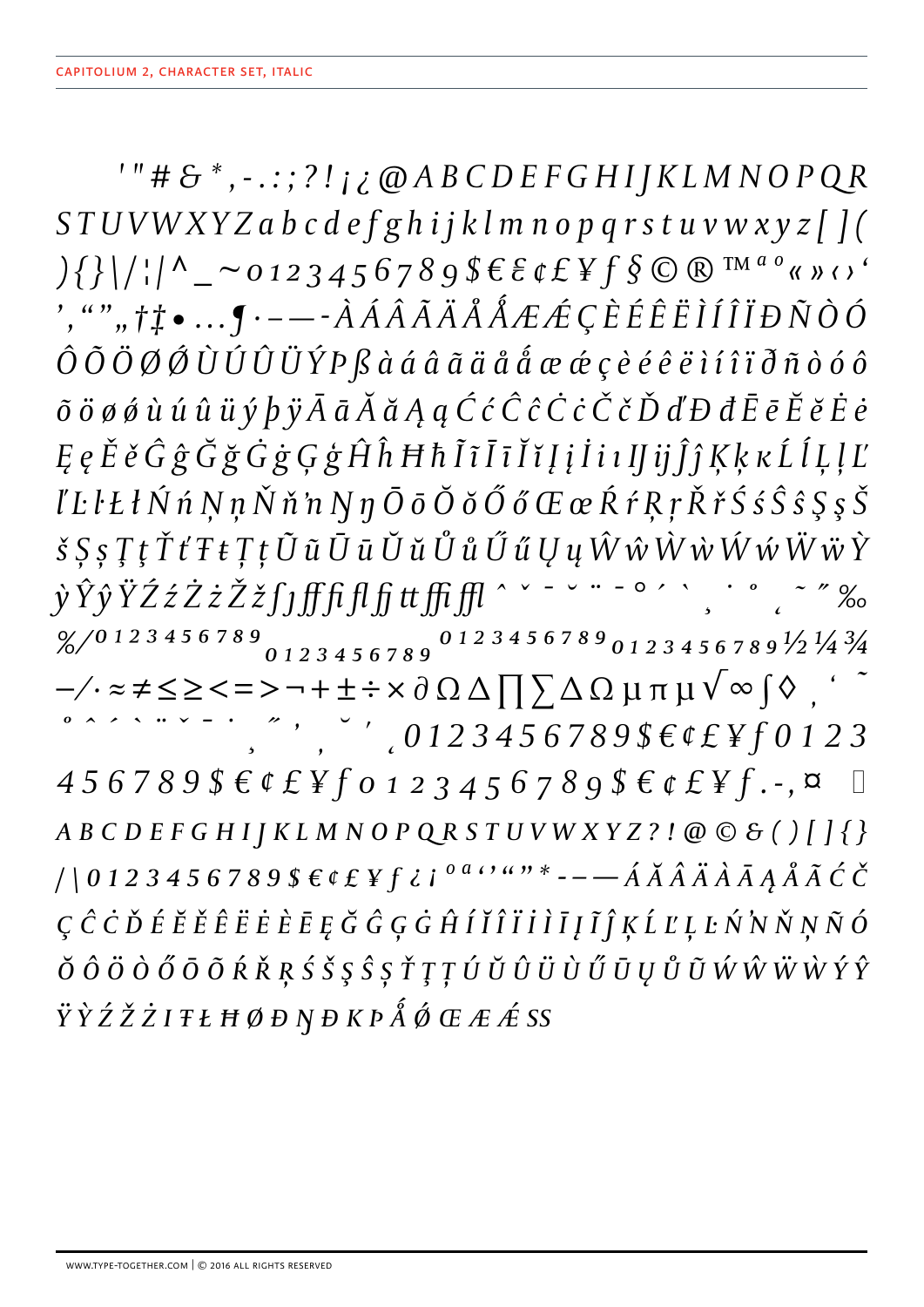$"$ #&\*,-.:;?!;¿@ABCDEFGHIJKLMNOPQ RSTUVWXYZabcdefghijklmnopqrstuvw  $XYZ[[\{\}]_{\}]\$ 456789\$€¢£¥f0123456789\$€¢£¥f01234 56789\$€¢£¥f§©®™<sup>ao</sup>«»‹›'',"""†‡•... [·---*ÀÁÂÃÄÅÅÆÆ*ÇÈÉÊËÌÍÎÏĐÑÒÓÔÕÖØØÙÚÛ ÜÝPßà á â ã ä å å æ æ ç è é ê ë ì í î ï đ ñ ò ó ô õ ö ø ø ù ú ûüýþÿĀāĂ㥹ĆćĈĉĊċČčĎďĐđĒēĔĕĖėĘęĚ ěĜĝĞğĠġĢģĤĥĦħĨĩĪīĬĭĮį İi I J ij Ĵ ĵ Ķ ķ ĸ Ĺ ĺ Ļ ļ Ľ I'Ll· k l Ń ń Ņ ņ Ň ň 'n Ŋ ŋ Ō ō Ŏ ŏ Ő ő Œ œ Ŕ ŕ Ŗ ŗ Ř ř Ś ś Ŝ  $\hat{s}$  Ş ş Š š Ş ş Ţ ţ Ť ť Ŧ ŧ Ţ ţ Ũ ũ Ū ū Ŭ ŭ Ů ů Ű ű Ų ų Ŵ ŵ Ŵ ẁ ŴŵŴŵŶŷŶŷŸŹźŻżŽžſJfffiflfjffifltt ^ \* 0123456789½¼¼-/·≈≠≤≥<=>¬+±÷×∂ΩΔ∏∑ΔΩ<br>μπμ√∞∫◊, ´<sup>~</sup>° ^´`` " `- `\_ ´, `\_, c, -¤ □ ABCDE  $\begin{array}{c} \circ \\ \circ \\ \circ \end{array}$ ,...  $\alpha \Box$  A B C D E FGHIJKLMNOPQRSTUVWXYZPØĐHNTŁŒÆ?! @  $\odot$  & ()[]{}/\0123456789\$  $\in$  ¢ £ \f % % i o a c , w n \* -Î Ï İ İ I Į Ĩ Ĵ Ķ Ĺ Ľ Ļ Ŀ Ń N Ň Ņ Ñ Ó Ŏ Õ Ö Ö Õ Ő Ō Ő Ŕ Ř Ŗ Ś Š Ş Ŝ Ș ŤŢŢÚŬŨŨÜŨŰŪŲŮŨŴŴŴŴÝŶŸŶŹŽŻĐKIÅØÆ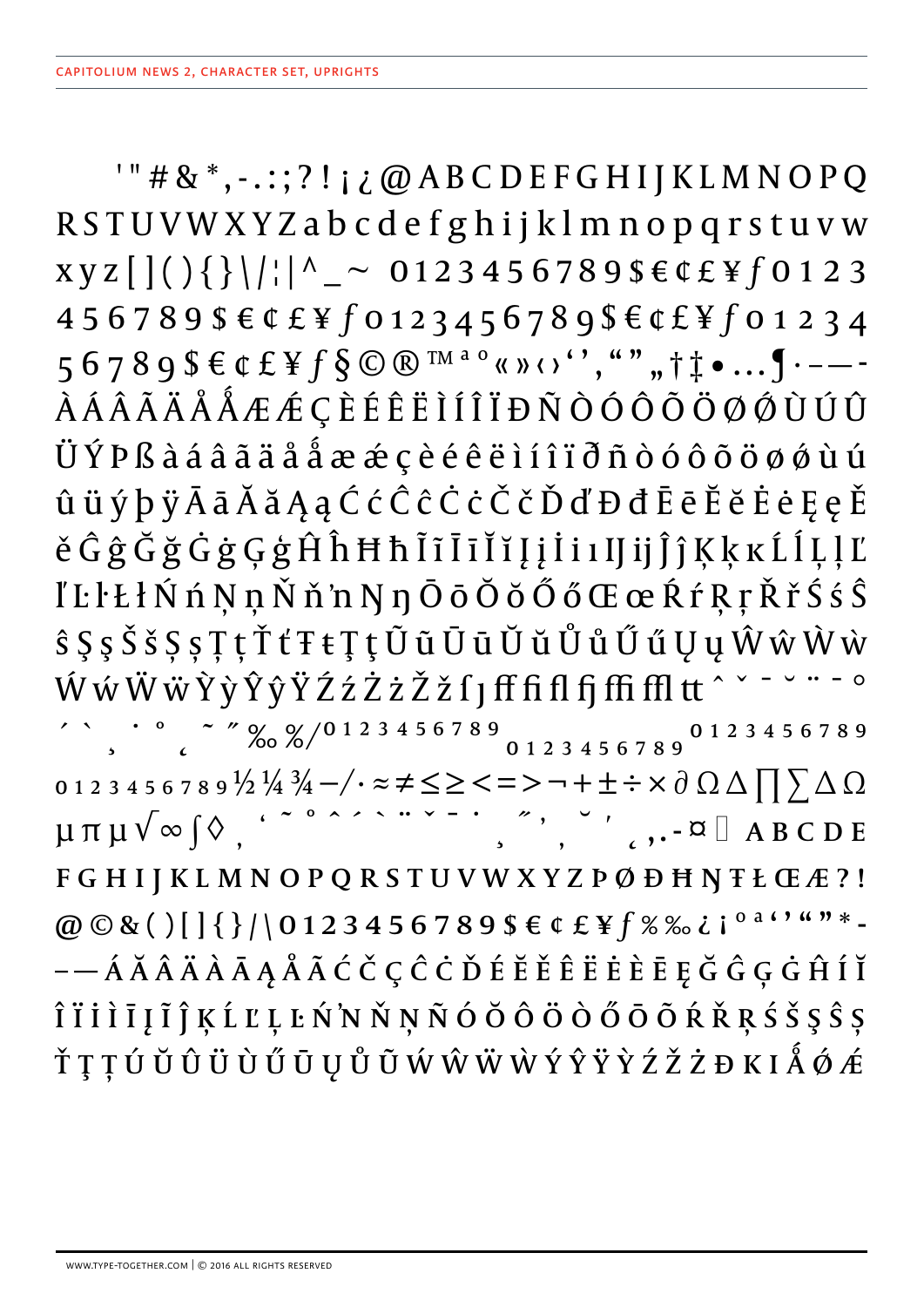$'$ "#&\*,-.:;?!;¿@ABCDEFGHIJKLMNOPQR STUVWXYZabcdefghijklmnopqrstuvwxyz  $\int \int \int \int \int \int \int \int \Lambda_{-} \sim 0123456789866E4F \approx \int \int \int \Gamma_{\text{M}}^{a} \, \delta$ «» $\cdots$ , "",, †  $\ddagger \bullet$  …,  $\oint$  — -  $\tilde{A}$   $\tilde{A}$   $\tilde{A}$   $\tilde{A}$   $\tilde{A}$   $\tilde{A}$   $\tilde{A}$   $\tilde{A}$   $\tilde{A}$   $\tilde{A}$   $\tilde{A}$   $\tilde{A}$   $\tilde{A}$   $\tilde{A}$   $\tilde{A}$   $\tilde{A}$   $\tilde{A}$   $\tilde{A}$   $\tilde{A}$   $\tilde{A}$   $\tilde{$  $D\,\tilde{N}\,\tilde{O}\,\tilde{O}\,\tilde{O}\,\tilde{O}\,\tilde{O}\,\tilde{O}\,\tilde{O}\,\tilde{O}\,\tilde{O}\,\tilde{O}\,\tilde{O}\,\tilde{O}\,\tilde{O}\,\tilde{O}\,\tilde{O}\,\tilde{O}\,\tilde{O}\,\tilde{O}\,\tilde{O}\,\tilde{O}\,\tilde{O}\,\tilde{O}\,\tilde{O}\,\tilde{O}\,\tilde{O}\,\tilde{O}\,\tilde{O}\,\tilde{O}\,\tilde{O}\,\tilde{O}\,\tilde{O}\,\tilde{O}\,\tilde{O}\,\tilde{O}\,\tilde{O}\,\til$  $\hat{\mathfrak{l}}$   $\hat{\mathfrak{l}}$   $\hat{\mathfrak{l}}$  $\hat{\mathfrak{l}}$  $\hat{\mathfrak{o}}$  $\hat{\mathfrak{o}}$  $\hat{\mathfrak{o}}$  $\hat{\mathfrak{o}}$  $\hat{\mathfrak{o}}$  $\hat{\mathfrak{o}}$  $\hat{\mathfrak{o}}$  $\hat{\mathfrak{u}}$  $\hat{\mathfrak{u}}$  $\hat{\mathfrak{u}}$  $\hat{\mathfrak{v}}$  $\hat{\mathfrak{p}}$  $\hat{\mathfrak{p}}$  $\tilde{\mathfrak{d}}$  $\tilde{\mathfrak{A}}$  $\tilde{\mathfrak{d}}$  $\tilde{\mathfr$  $d'$ Đ đĒ ē Ĕ ĕ Ė ė Ę ę Ě ě Ĝ ĝ Ğ ğ Ğ ġ Ģ ģ Ĥ ĥ Ħ ħ Ĩ ī Ī ī Ĭ ĭ J j İ i ı  $I$   $I$ j $\hat{j}$  $\hat{j}$   $K$  $k$   $K$  $\hat{L}$  $\hat{l}$  $L$  $\hat{l}$  $L$  $\hat{l}'$  $L$  $\hat{l}'$  $L$  $\hat{l}'$  $k$  $\hat{K}$  $\hat{N}$  $\hat{n}$  $N$  $\hat{n}$  $N$  $\hat{n}$  $N$  $\hat{n}$  $N$  $\hat{n}$  $N$  $\hat{n}$  $\hat{O}$  $\tilde{o}$  $\tilde{o}$  $\tilde{o}$  $\tilde{o}$  $\tilde{o}$  $K$  $\tilde{c}$  $\tilde{c}$  $\tilde{c}$ ŔŕŖŗŘřŚśŜŝŞşŠšŞşŢţŤťŦŧŢţŨũŪūŬŭŮůŰűŲ ų ŴŵŴŵŴŵŴŵŶŷŶŷŸŹźŻżŽžſjffffffffffftfltt^ 4 5 6 7 8 9 <sub>0 1 2</sub> 3 4 5 6 7 8 9 ½ ¼ ¾ ∂ Ω Δ  $\prod$   $\sum$  Δ Ω μ π μ -/·  $\sqrt{\infty}$   $\int$   $\approx$  $\overline{z}$ ,  $\overline{z}$ ,  $\overline{z}$ ,  $01234$  $\neq$   $\leq$   $\ge$   $\lt$  =  $>$   $\lozenge$  +  $\pm$   $\div$   $\times$   $\qquad \qquad$   $\leq$   $\sim$   $\sim$   $\sim$   $\sim$   $\sim$ 56789\$€¢£¥f0123456789\$€¢£¥f012345  $6789$ \$ $66$ £¥ $f$ ABCDEFGHIJKLMNOPQRSTUVW XYZPÀÁÂÃÄÅÅ ÇÈÉÊËÌÍÎÏĐÑÒÓÔÕÖØØÙÚÛÜÝ ŸĀĂĄĆĈĊČĎĐĒĔĖĘĚĜĞĠĢĤĦĨĪĬĮİIĴĶKĹĻĽĿŃŅ Ň N N Ō Ŏ Ő Ŕ Ŗ Ř Ś Ŝ Ş Ť Ŧ Ũ Ū Ŭ Ů Ű Ų Ŵ Ŷ Ź Ż Ș Ţ Ŵ Ŵ Ŵ Ŷ Ţ Ł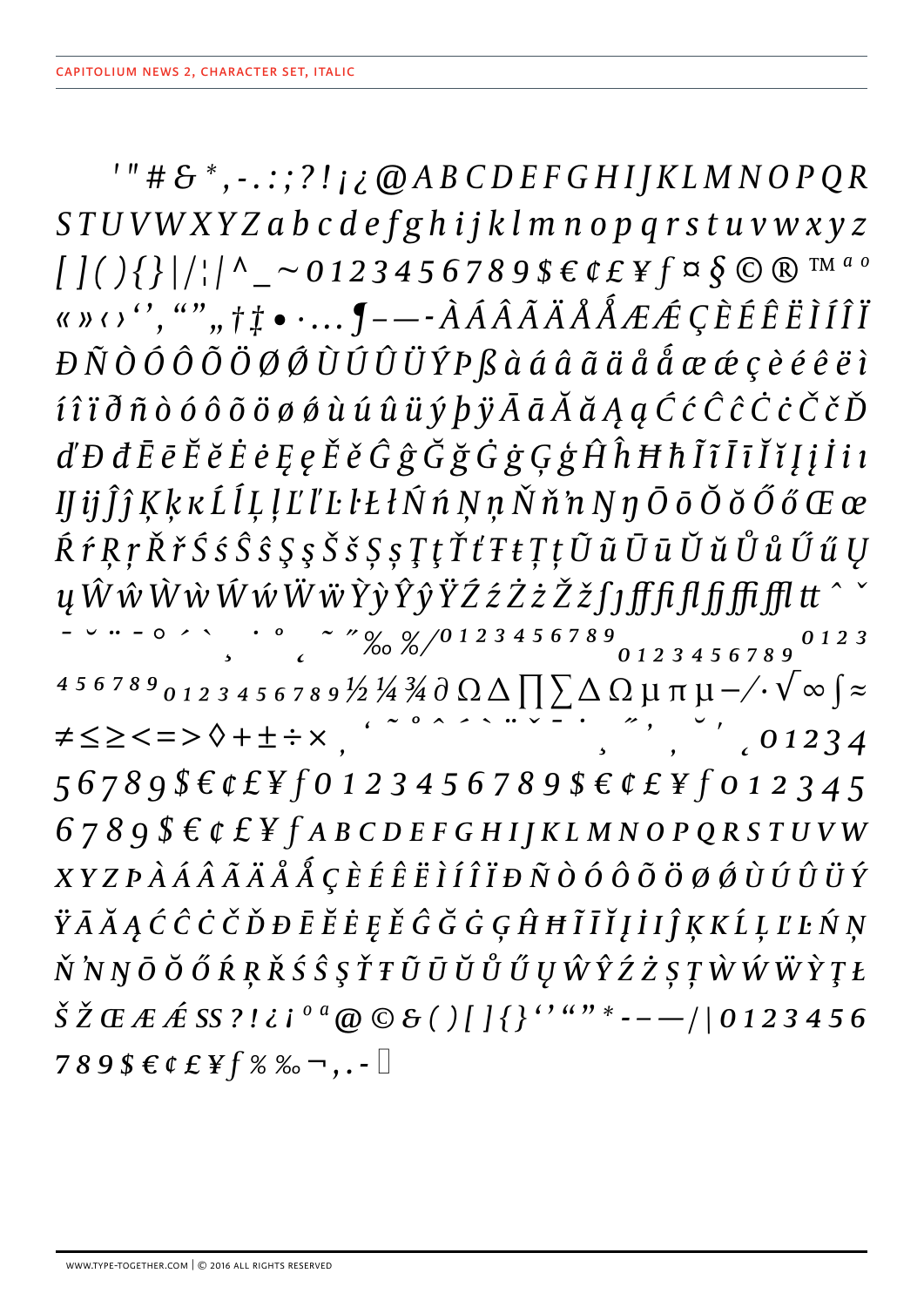$'$ "#&\*,-.:;?!;¿@ABCDEFGHIJKLMNOP QRSTUVWXYZÆIJNĐŒPabcdefghijklmno  $pq$ rstuvwxyzæij $p \partial \alpha p \beta$ lk $j$ [[(){}\/;| $\delta \odot \mathbb{R}$  $T^{M a o}$  (x ) (c), ", ",  $\uparrow \uparrow \bullet \cdots$   $\uparrow \neg$  - - - 0 1 2 3 4 5 6 7 8 9 \$  $\in \mathbb{C}$   $\pounds$ ¥f%%ÁĂÂÂÄÆÀĀĄÅÅÃĆČÇĈĊĎĐÉĔĚÊĖĖĒĘ ĞĜĢĠĦĤÍĬĨĨĬĨĬĪĮĨĴĶĹĽĻĿŁŃŇŅÑÓŎÔÖÔŐŌ ØØŐÕŔŘŖŚŠŞŜȘŦŤŢŢÚŬŨŨÜŨŰŪŲŮŨŴŴŴŴ ÝŶŸŶŹŽŻáăâäæàāąååãćčçĉċďđéĕěêëèèē ęğĝģġħĥíĭîïiìīįĩĵķĺľļŀłńňņñóŏôöòőōøø Õ ŕ ř ŗ ś š ş ŝ ș ŧ ť ţ ţ ú ŭ û ü ù ű ū ų ů ũ ẃ ŵ ẅ ẅ ỳ ŷ ÿ ỳ ź ž  $\begin{array}{c} \nabla \cdot \mathbf{u} = 0 \times \nabla \end{array}$ *i* ff fi fi ffi ffi ffl tt  $\infty \left\{ z\neq \leq \geq <=>\right\rangle \left\langle +-\pm \div x-\right\rangle ^{\circ }\left[ \right] -% \left\{ -\div \left( z-\right) \right\} \right\} .$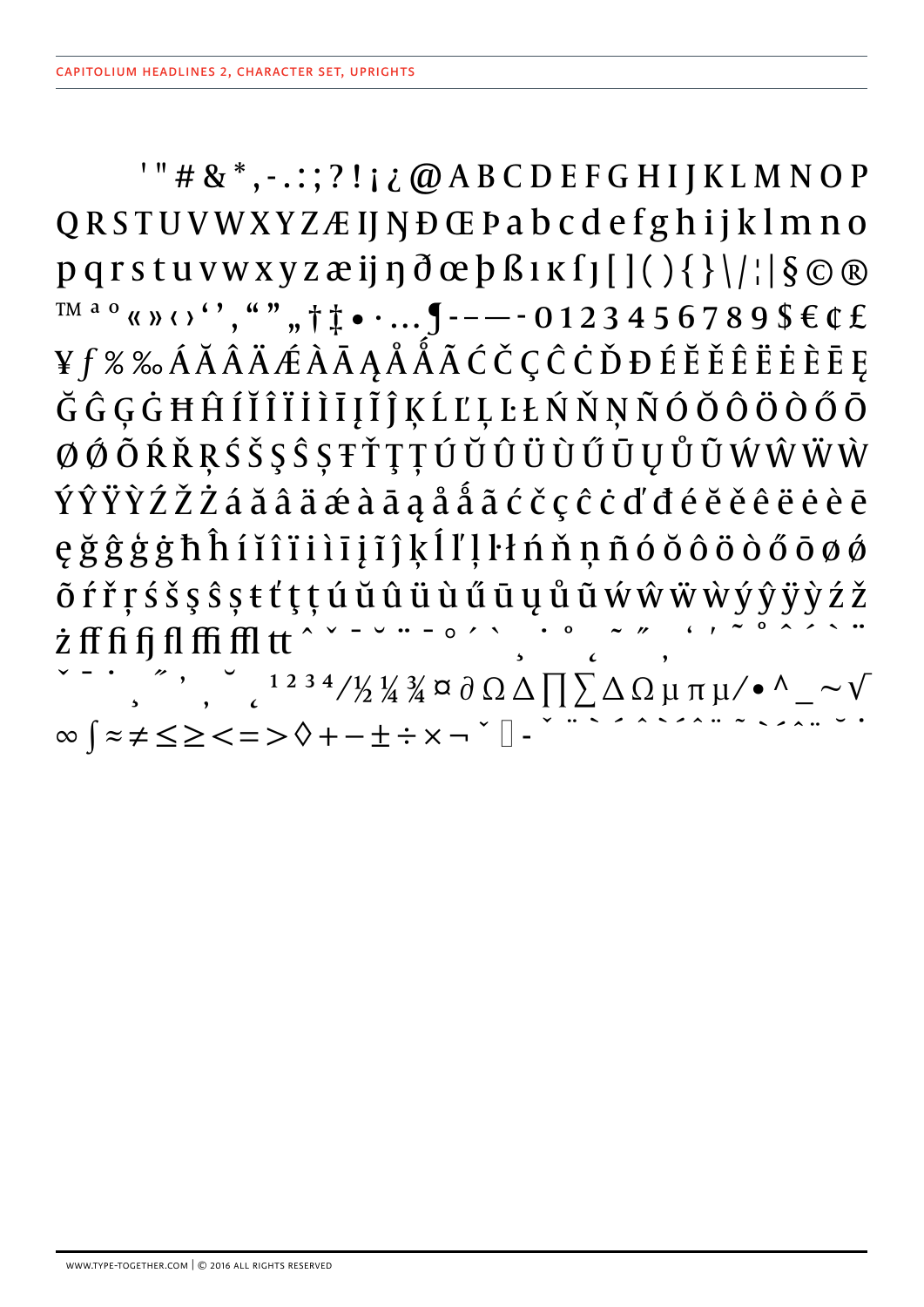$'$ "# $\mathcal{S}^*$ , -.:;?!; $\partial$   $\partial$  ABCDEFGHIJKLMNOP  $QRSTUVWXYZ/EIJND GPabCdefghijklmno$  $pq$ rstuvwxyzæij $\eta \, \partial \alpha$   $p \, \beta \iota \kappa f$ j[](){}|/| $\delta \odot \alpha$  $T^{M^{a}0}$   $\alpha$   $\nu$   $\beta$   $\gamma$ ,  $\alpha$   $\nu$   $\eta$ ,  $\uparrow \uparrow \bullet \cdot \ldots$   $\uparrow$  - - - 0 1 2 3 4 5 6 7 8 9 \$  $\epsilon$   $\epsilon$   $\epsilon$ ¥f % ‰ÁĂÂÃÆÀĀĄÅÅÅÃĆČÇĈĊĎĐÉĔĚÊËĖÈĒĘ ĞĜĢĠĦĤÍĬĨĨİĨĪĪĨĨĶĹĽĻĿŁŃŇŅÑÓŎÔÖÔŐŌ ØØÕŔŘŖŚŠŞŜȘŦŤŢŢÚŬŨŨŨŨŨŲŮŨŴŴŴŴ ÝŶŸŶŹŽŻáă â â æ à ā a â å a ć č ç ĉ ċ d' đ é ĕ ě ê ë ė è  $\bar{e}$   $e \xi \hat{g} \dot{g} \dot{g} \dot{h} \hat{h}$  í ĭ î î i i i j î ĵ ķ ĺ l' l ł ń ň ņ ñ ó ŏ ô ö ò ő ō ø ớ õ ŕ ř ŗ ś š ş ŝ ș ŧ ť ţ ț ú ŭ û ü ù ű ū ų ů ũ ŵ ŵ ŵ ỳ ŷ ÿ ỳ  $\int_{c}$ <sup>1234</sup>/½¼¾¤∂Ω△∏∑△Ωμπμ⁄•^\_  $\sim\sqrt{\infty}$   $\left( z\neq\leq\geq\leq\ =\ >\ \lozenge\ +\ -\pm\div\times\ \lnot$